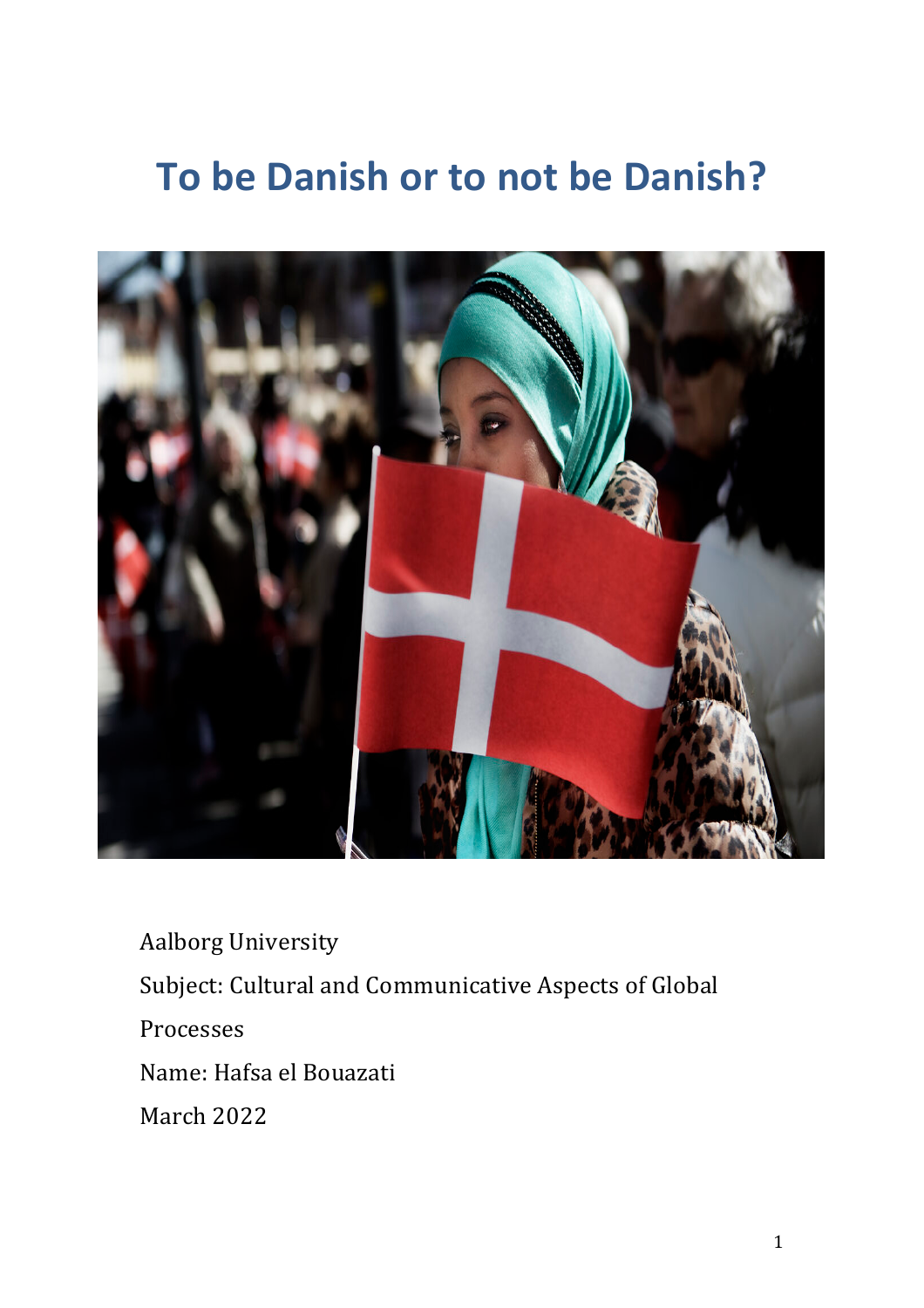# **Abstract**

The focus of this project is young people with a non-western background from the ghetto area Gellerupparken in Aarhus. I will look into how they perceive themselves in relation Danes and Danishness. The project takes basis on relevant theorists in order to analyse the interviews. This is to achieve a more insightful understanding of how the mentioned target group perceive themselves in relation to Danes and Danishness.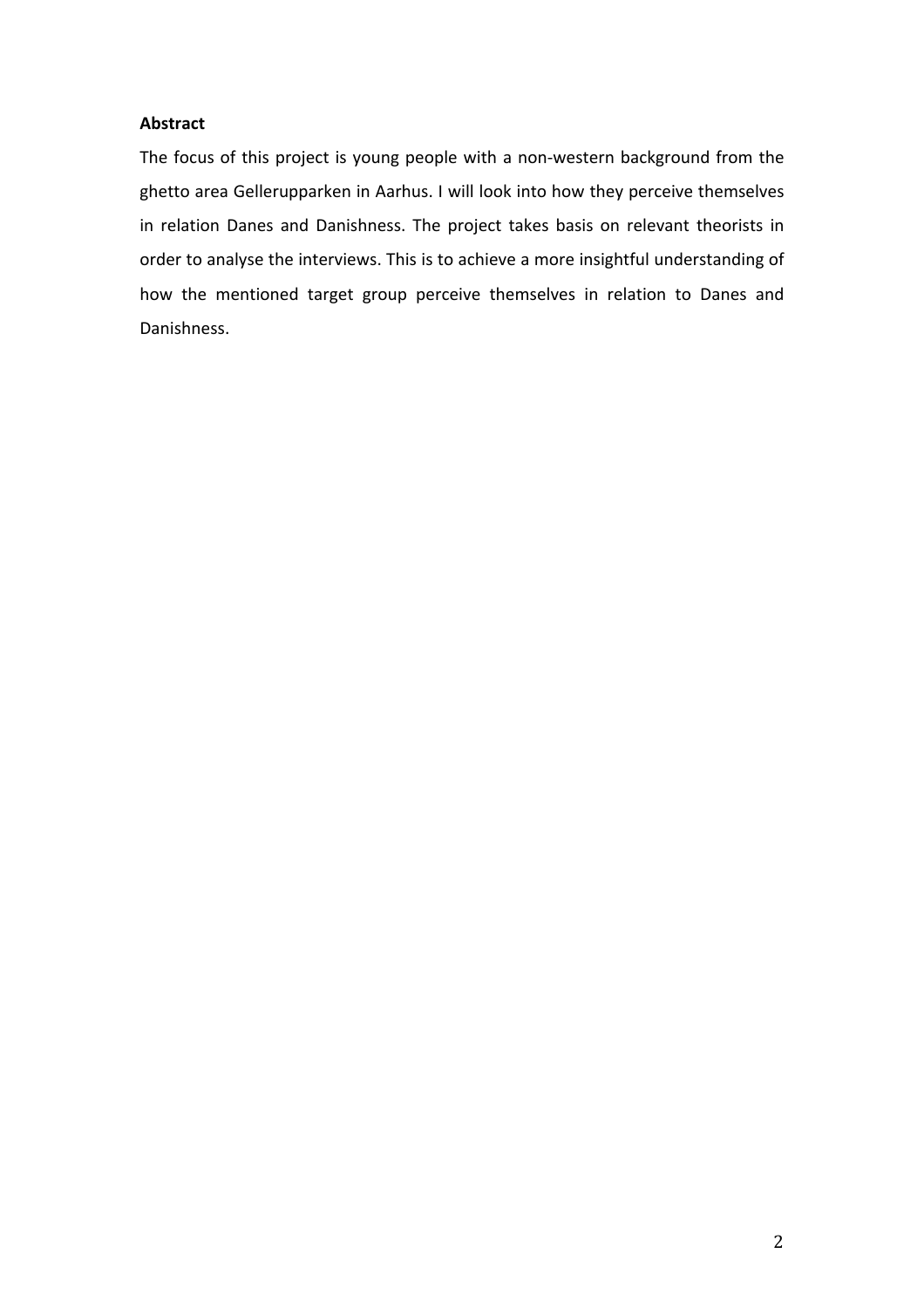# **Indholdsfortegnelse**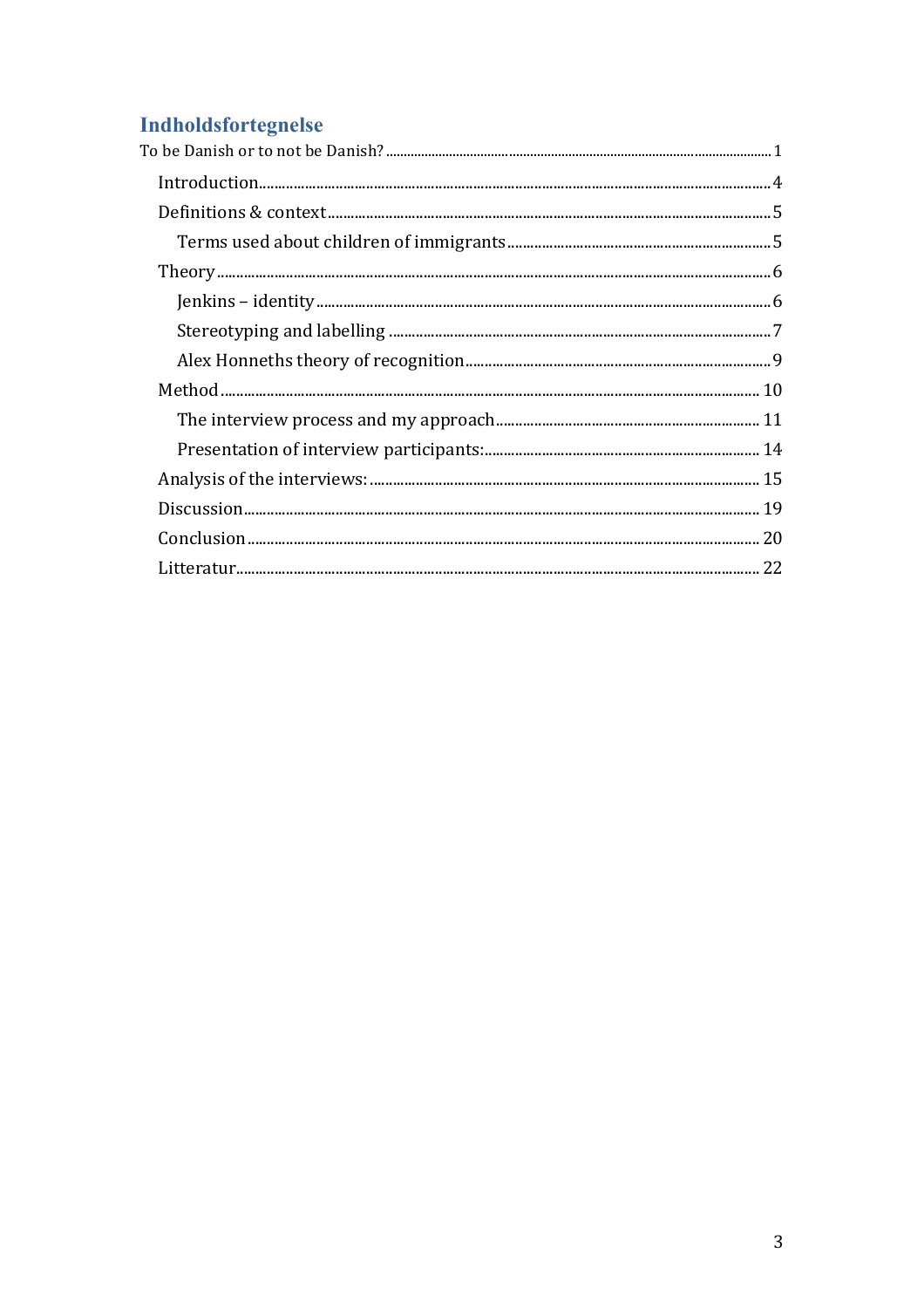# **Introduction**

To be or not to be Danish and the definition of what danishness include and exclude has been a hot topic not only in the media, but also in politics the past decades. When confronted with differences in culture, norms, values and in life perspectives, we are forced to take a stand in, who we are as humans.

The ghettos in Denmark are being considered as a central part of the problems related to integration. This is because the ghettos get viewed as a result of failed integration and as a counterpoint to the Danish society, where the residents also get stigmatized. I will in this project therefor investigate how young people – with a nonwestern background  $-$  from the ghetto environment perceive themselves in relation to Danes? Identity crises among young people with a non-western background from the ghetto environments are a reality in Denmark and I will therefor look further into the mentioned topic.

I will be interviewing two young people with a non-western background from the ghetto areas in Aarhus. My participants will primarily be from Gellerupparken, which is an area there is considered a ghetto according to the Danish governments list<sup>1</sup> over ghettos in Denmark. The purpose of the interviews is to investigate how the participants perceive themselves in relation to Danes, while touching different themes: The participant in relation to identity formation and affiliation, the participant in relation to danishness and Danes and the participants view on othering and the "us and them" discourse.

I will be using multiple theorists; I will be presenting a point of view of Richard Jenkins identity theory, which will be used as a theoretical direction to analysing what kind of challenges the interviews participants are facing. I will moreover be including Erving Goffman's theory about stigma and Alex Honneths recognition theory to establish an insight of the consequences of being excluded from the society. This will assure a deeper insight and understanding of the challenges the interview participants are facing.

<sup>1</sup> https://www.regeringen.dk/nyheder/ghetto-listen-2017-to-nye-omraader-tilfoejet-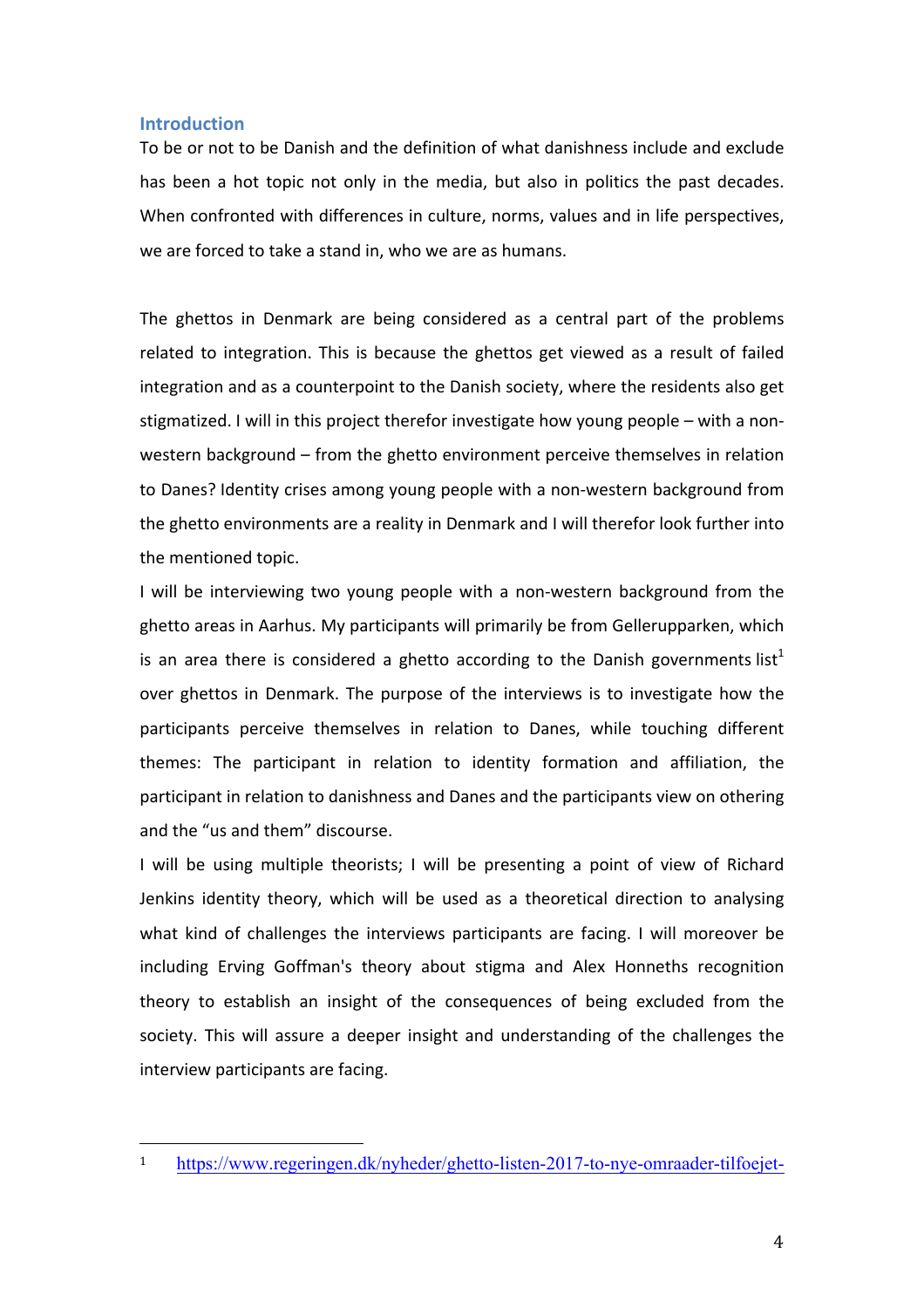# **Definitions & context**

I will first give a definition of a ghetto in a Danish perspective, because the definitions in an internal perspective vary. According to the Danish government a ghetto area is understood as a residential area with a minimum of 1.000 residents, where the proportion of immigrants and descendants from non-western countries exceeds 50 percent and moreover include at least two of the following four criteria<sup>2</sup>:

- 1. The proportion of residents in the age group:  $18$  to  $64$ , who are not connected to either the labor market or the education system, exceeds 40 precent. Calculated as the average over the last 2 years.
- 2. The proportion of residents convicted of violating the Penal Code, the Firearms Act or the Narcotic Drugs Act, is at least 3 times the national average calculated as an average over the past 2 years.
- 3. The proportion of residents in the age group: 30-59, who only have a basic education exceeds 60 precent of all residents in the same age group.
- 4. The average gross income for taxpayers in the age group: 15 to 64, in the area (excluding education seekers) are less than 55 precent of the average gross income for the same group in the region.

Gellerupparken is included on the list over ghettos in Denmark<sup>2</sup>, where the area meets the criteria for the government's definition of a ghetto. Moreover, the participants in the interviews will all be from Gellerupparken.

# **Terms used about children of immigrants**

 

Moreover, the terms used about people with a non-western background are many, despite of the fact that they are born and raised here, and often have a Danish citizenship. This is also a factor that amplifies the "us and them" discourse, because the politicians and the media normalize the division of people. The terms used are many: "new Danes", "2end. Generation immigrants" or just "immigrants". Another factor there is worth noticing regarding to this; is when immigrants are successful, they are a Dane without question asked, but when you are troubled, then they have failed to become a civilized Dane. We also have politicians as Pernille Vermund, who

<sup>2</sup> https://www.regeringen.dk/nyheder/ghetto-listen-2017-to-nye-omraader-tilfoejet-femfjernet/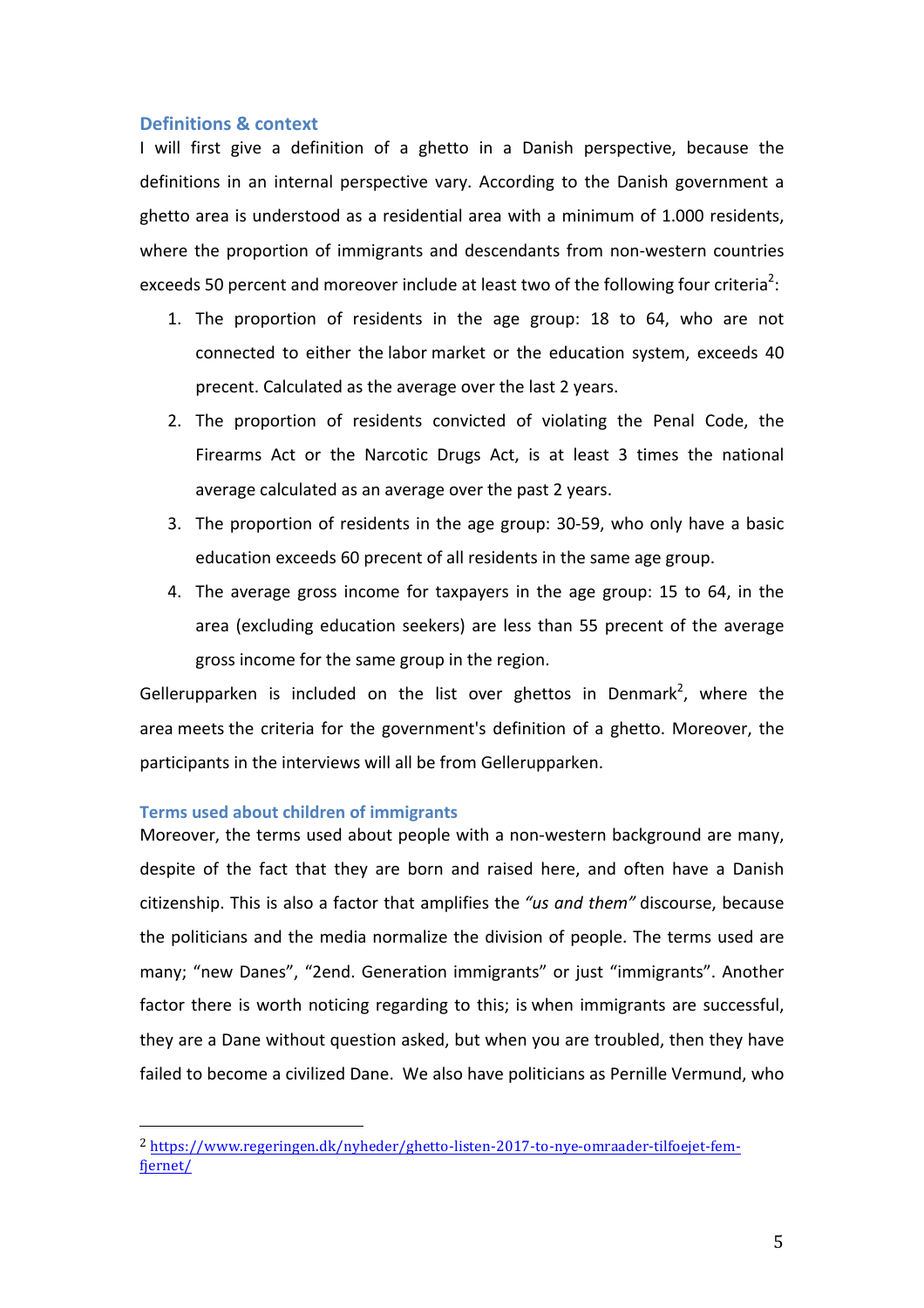wants to normalize the terms "nigga" and "perker/paki", which are deeply offensive terms. I will be using the term "people with a non-western background" or "immigrants" in this paper, because I see it as the most neutral description.

Whether we look at politics, the media or just in general at the society the negative outlook at people with a non-western background has been increasing. This is reflected in the legislation, in the public debates and the harsh rhetoric against immigrants there has been normalized. The examples are many; We have the Danish prime minister Mette Frederiksen, who on the day of the Islamic holiday congratulated the Muslims in Denmark and in the next sentence talks about how to fight against Islamic extremism. The comment track on the social media, when immigrant related news is presented, can easily be described as hateful and racist. The pattern is clear and that's why I want to look into how young people with a nonwestern background perceive themselves regarding to Danishness. Has the mentioned pattern affected their view on themselves and how if that's the case?

## **Theory**

#### **Jenkins – identity**

Richard Jenkins is a sociologist and the author of the book "Social identity", where he discusses how identities get created in the interaction between humans. According to Jenkins all human identities are social identities: "One of the first thing we do on meeting a stranger is attempt to identify them, to locate them on our "*mindscapes"*. (Jenkins, 2006, s. 203)

As humans when defining others, and ourselves we look at different factors; we look for both similarities and differences between the group and ourselves. The factors that we look after are such as: embodiment, clothing, language, answers to questions, incidental or accidental disclosures of information and information from third parties according to Jenkins.

The nonverbal and verbal signs being read lays the basis of, where one identifies similarities as well as differences, density and distance in order to locate oneself, but also others on a social map of relationships and communities. This can also be seen as an imagined classification process that creates meaning in the social world. Though, a process that has real consequences, which are anything, but imagined.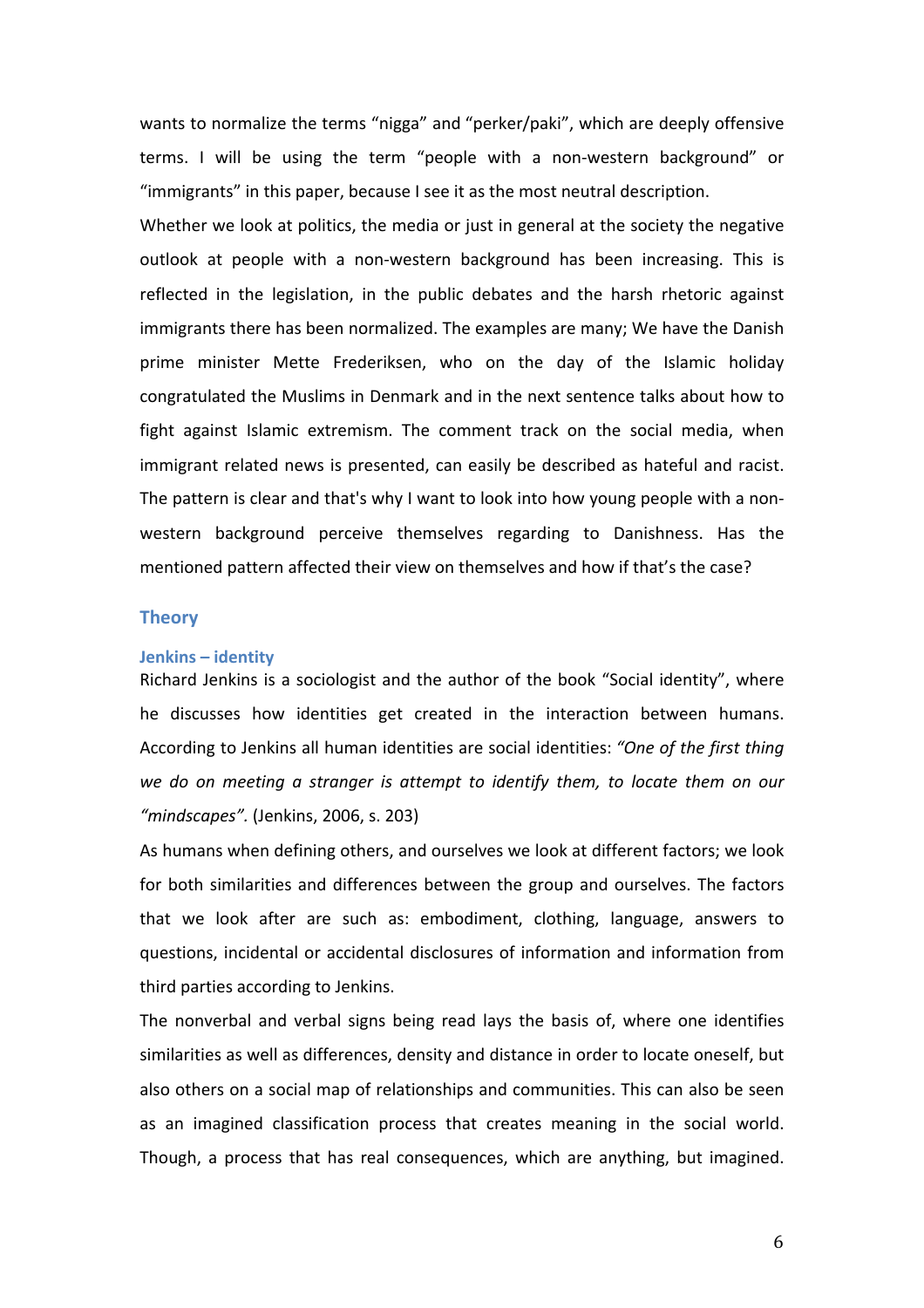The explanation for this; is when the imagined is viewed as a reality, then the mentioned belief will have an impact on one's behaviour and therefore also have real consequences, which makes the imagined to an actual reality. (Jenkins, 2006, s. 9)

Jenkins also talks about how the construction of ethnic identities is controlled by others recognition and validation. Identification in relation to ethnicity is moreover defined with the division of people in communities, all depending on the culture, language, lifestyle, knowledge, beliefs, norms and other resembled factors. If the mentioned factors are being considered different, then we will, as humans not consider the mentioned person or group as part of our community. Moreover, a central part of Jenkins theory about identity formation is the establishment of a counter image that define what you are not. It is easier to tell whom you are, when taking distance to what you are not as a human. (Jenkins, 2006, s. 46)

This tendency is also reflected in the general rhetoric in the Danish society; this is the case both in the medias and in politics. The identification process is moreover an inseparable part of humans, where the inner self-identification will happen under all circumstances. It is therefore a necessity to talk about, when talking about what Danish is and when defining our selves.

In order to answer the problem thesis and understand the interview participants' position, it is necessary to include how the Danish society view people with a nonwestern background from the ghettos. To do this, I will look at how the rhetoric in politics and in the media takes part in the targeted groups identity formation. I will use Jenkins's theory about the construction of identities to look at how the Danish society is reflecting in our interview participant's identity formation. Jenkins points out that all humans' identities are a continuous formation, because of the constant interaction with other people and confrontation with other perspectives on life. (Jenkins, 2006, s. 203)

# **Stereotyping and labelling**

Stereotyping can be described as simplified descriptions of assumed cultural features of specific types of people, where the cultural features work as boundaries for them,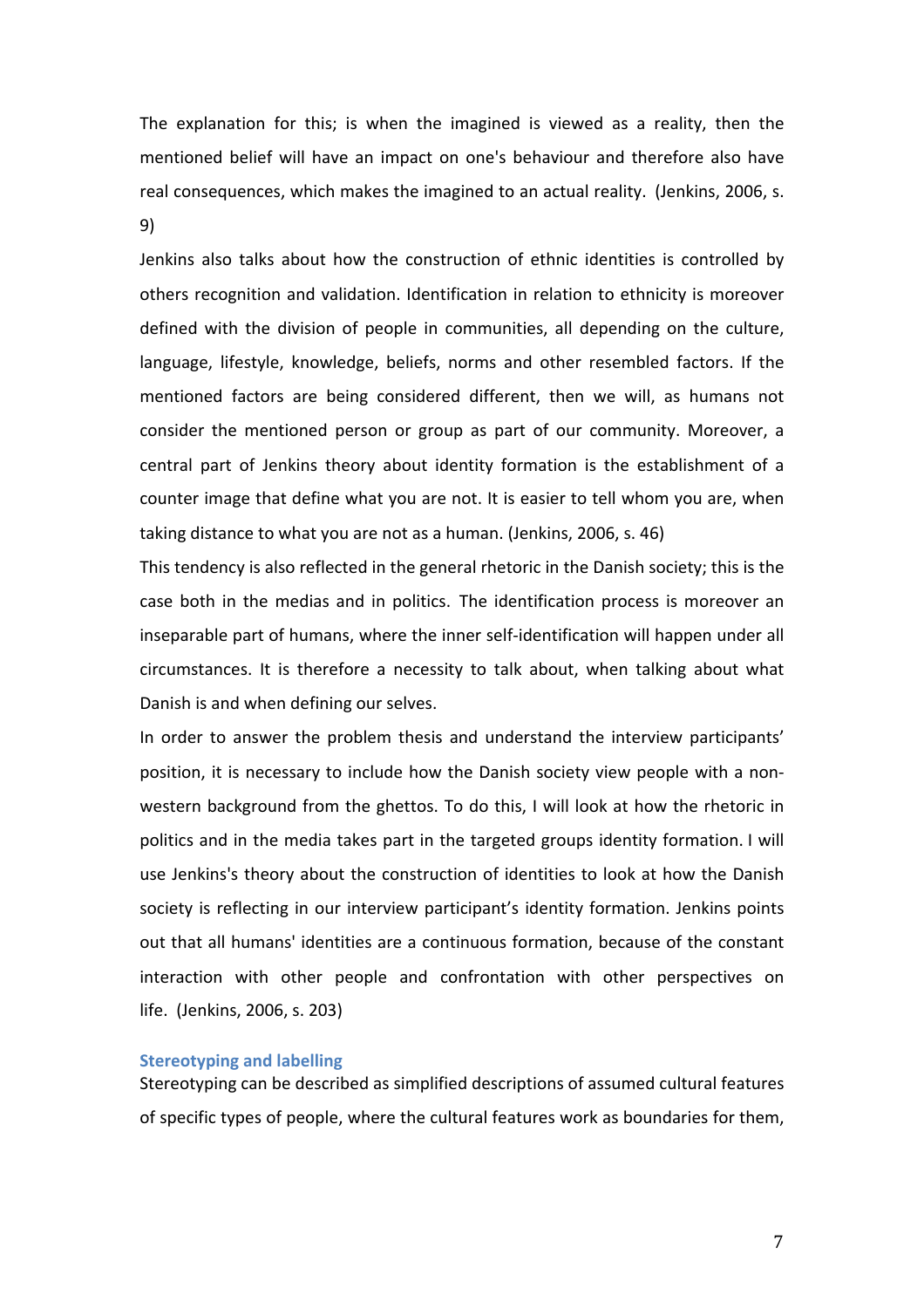with other words stereotyping is a type of socially effective prejudices. (Guldager, Jens & Zeebejrg, Birgitte, 2015, s. 186)

Stereotyping can lead to stamping, which is a process, where a person is attributed specific negative characteristics on the basis of the person's random actions, appearance, ethnic background, social position and likewise features. Characteristics and traits that will stick to the person through the environment's focus on traits that can confirm the given label. The person is completely and utterly identified by this particular stigma. In other words, a stamp risks transforming a mere partial identity as an immigrant from Turkey into a total identity as the Turk or the Muslim. The core of stigmatization is always some degree of misunderstood deprivation of personal status and discrimination. (Guldager, Jens & Zeeberg, Birgitte, 2015, s. 187)

According to the socionom Marianne Skytte; it is impossible to say something general about the stereotype's relationship to actual facts. It is possible that there is a form of a truth in the stereotypes, but in the most cases they are one-sided, exaggerated and tendentious descriptions of all individuals inside of a specific category, where the stereotypes in the reality are far from the assumed. Stereotyping is especially made in the meeting with new people, who are strangers to each other. Instead of relating to the person facing us, we relate to the expectations we have of the category of people we associate them with. (Guldager, Jens & Zeeberg, Birgitte, 2015, s. 186)

When ethnic Danes meet people with a minority background, it can lead to an assumed conception about the mentioned group. This is because of how the media and the public debates ranks and presents immigrants especially people with a nonwestern background, all depending on their geographical country of emigration. A ranking, where people from the Middle east and Africa are view as underdeveloped or traditional and labelled as "others", where "we" is associated with the modern and the well-developed. The stereotypes can often also rest on a religious categorization; where the upper layer of the hierarchy is the Protestants of Northern and Western Europe, imitated by the southern European Catholics, since the Orthodox Christians and then the really foreign, the non-European or non-western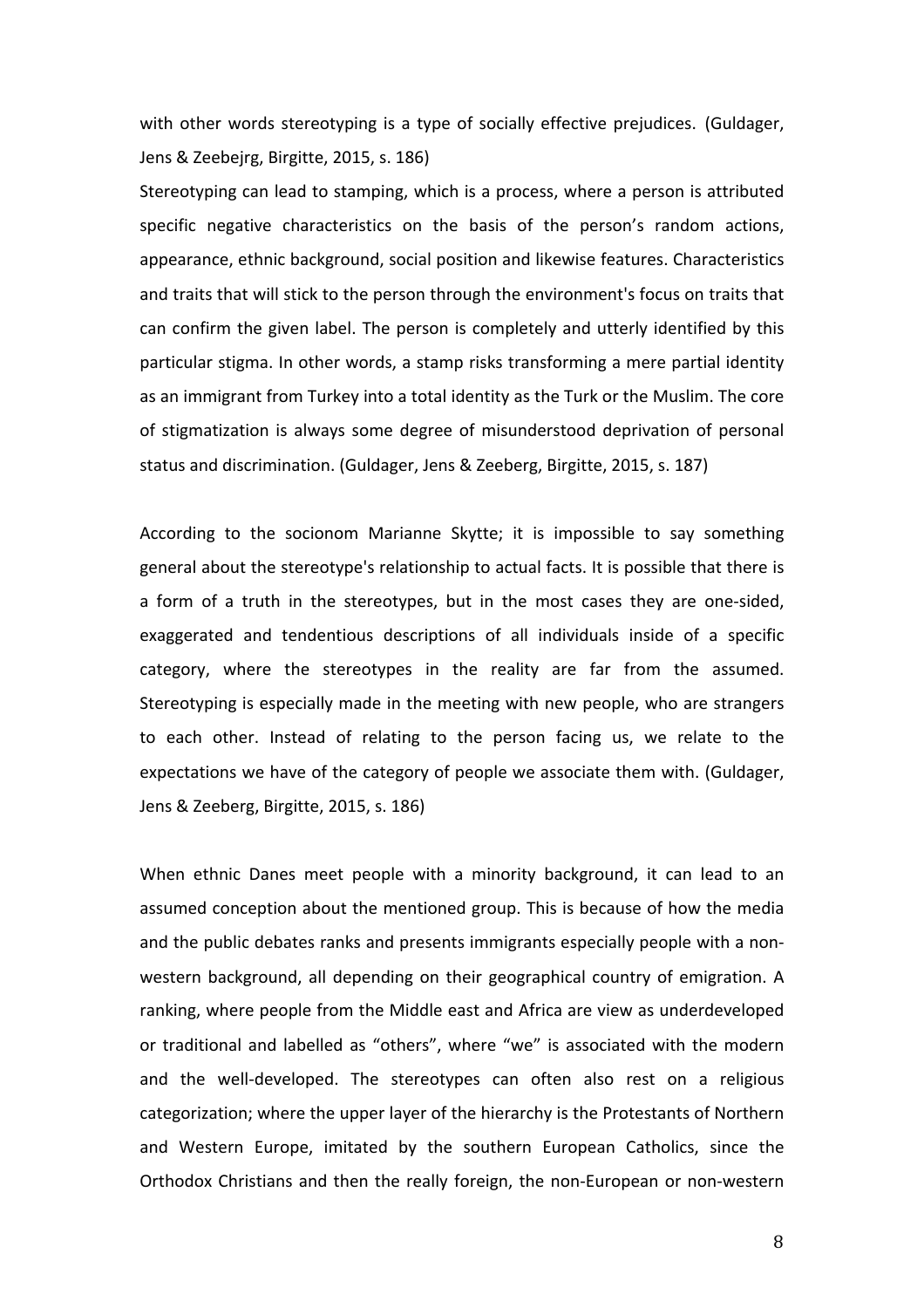Muslims. This image is particularly prominent in the media, where the immigrant is presented as bound to traditional cultural perceptions. (Guldager, Jens & Zeeberg, Birgitte, 2015, s. 186)

The immigrant, especially immigrants with a non-western background is often described as cliché-liked, simplified and stereotypical by emphasizing cultural traits that are perceived as static, inherited and tradition-driven. Through these stereotypical descriptions, a picture is drawn of a societal polarization between "us Danes" and "them" or the "us and them" discourse. (Guldager, Jens & Zeeberg, Birgitte, 2015, s. 187)

#### **Alex Honneths theory of recognition**

The consequences of the lack of recognition from our surroundings are fatal and, in many cases, the direct reason to many social problems in the Danish society. According to the sociologist Alex Honneth; humans cannot realize ourselves and develop a sense of belonging if we do not receive recognition. There are three ways, where one can receive recognition, called: The private sphere, the legal sphere and the sphere of solidarity. (Systime, 2021)

The private sphere is defined as; the space where a person gets a close emotional recognition, which can be through the persons close relations, which typically are the family and close friends. The legal sphere is defined as the sphere where; the individual is recognized. Moreover, he or she has the same rights as all other citizens in society, and feel that that they are an equal part of society. If you as an individual get discriminated because of your ethnicity, religion or gender, it can be detrimental to your self-esteem and likewise if you do not have the same rights as everyone else in the society. (Systime, 2021)

The third sphere Honneth talks about; is the sphere of solidarity, which include schools, workplaces and other social institutions, where one can be recognized for positive qualities, achievements and accomplishments, which contributes positively to the community. This type of recognition builds and develops the individual's selfesteem. (Systime, 2021)

The consequences of not being meet with recognition and accept in the society can lead to what is called invisibility. This lack of emotional support can also result in that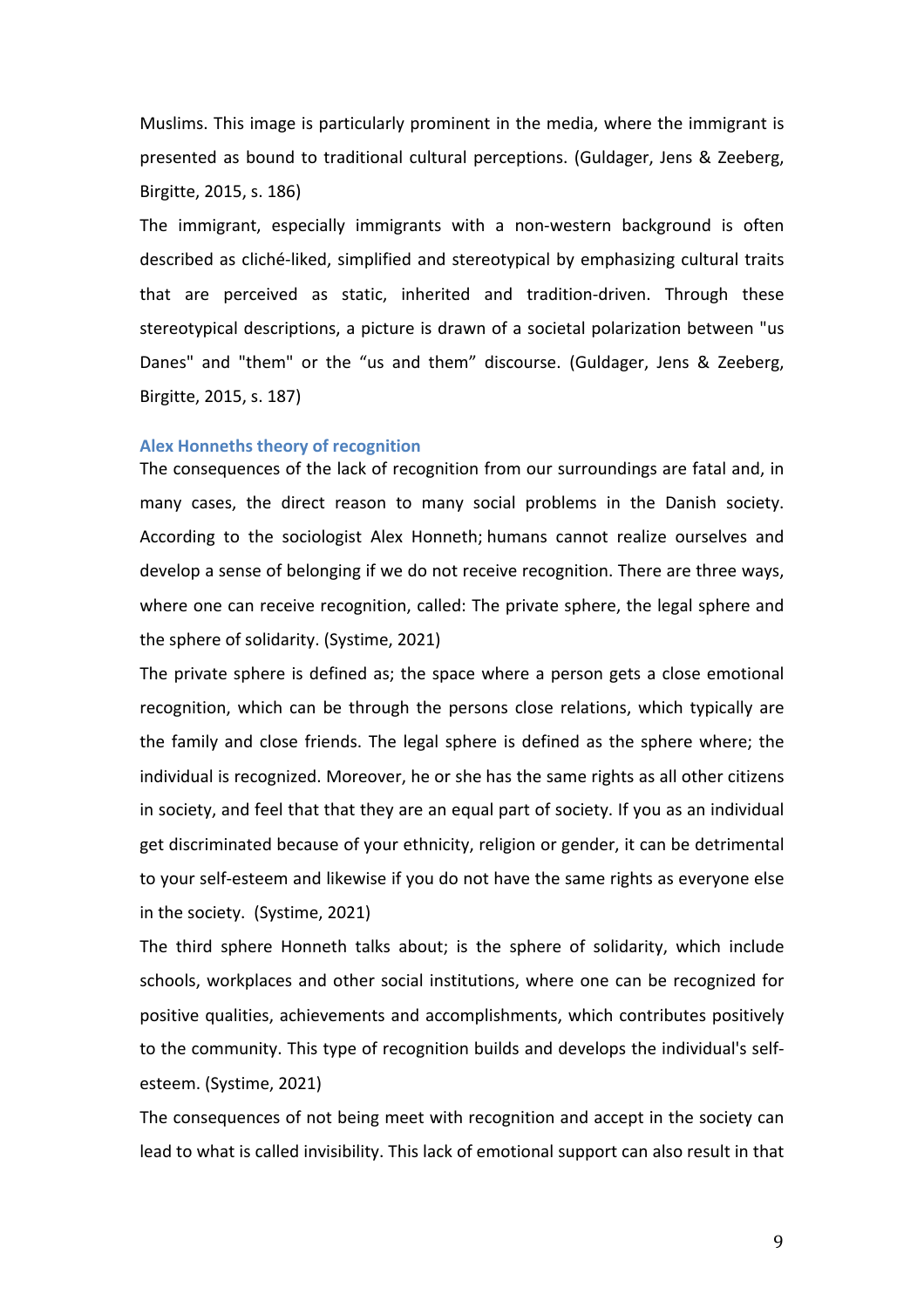the person or group will distance themselves from the surrounding society or the people, which they are interacting with. This also means that as a consequence of this they will seek other communities in order to feel a part of something; moreover, to get accepted and get the recognition that they need. This can for some people be dedicating their time to sport activities and other beneficial activities, but in many other cases, there is a tendency that young people get drawn to subcultures, such as; criminal youth gangs or fundamentalist religious movements, which rebel against the society they live within. (Systime, 2021)

#### **Method**

I have chosen a social constructivist approach in order to answer the problem formulation of this project. The reason why I have chosen this approach; is that the mentioned approach is based on the idea, that human knowledge and learning is constructed through social interaction. This is also reflected in the identity formation process, where all human identities are social identities, where the identity is formed through the interaction with other humans. The two central ideas in the social constructivist approach are that people rationalize their experience by creating a model of the social world and the way that it functions, where both is adapted to their beliefs. The other idea is based on the belief that it is through language that humans construct the reality.

Knowledge is according to the social constructivist approach socially and culturally constructed and is viewed as a human product; where the reality is constructed through human interaction. The meaning gets created through the environment of people and their interactions with each other. With other words social constructivist show how our reality is created through the beliefs of humans. Social constructivism is also based on the foundation that the social reality is an ongoing performance of social actors instead of something firm. This can be explained by the fact that people interact with each other constantly and therefor they also get confronted with new information, knowledge and experiences that can result in a change outlook on the social reality. (Amineh & Hanieh, 2015, p. 13)

In this project I have been focusing on how immigrants with a non-western background from the ghettos, specifically in the 15 and 18, perceive themselves in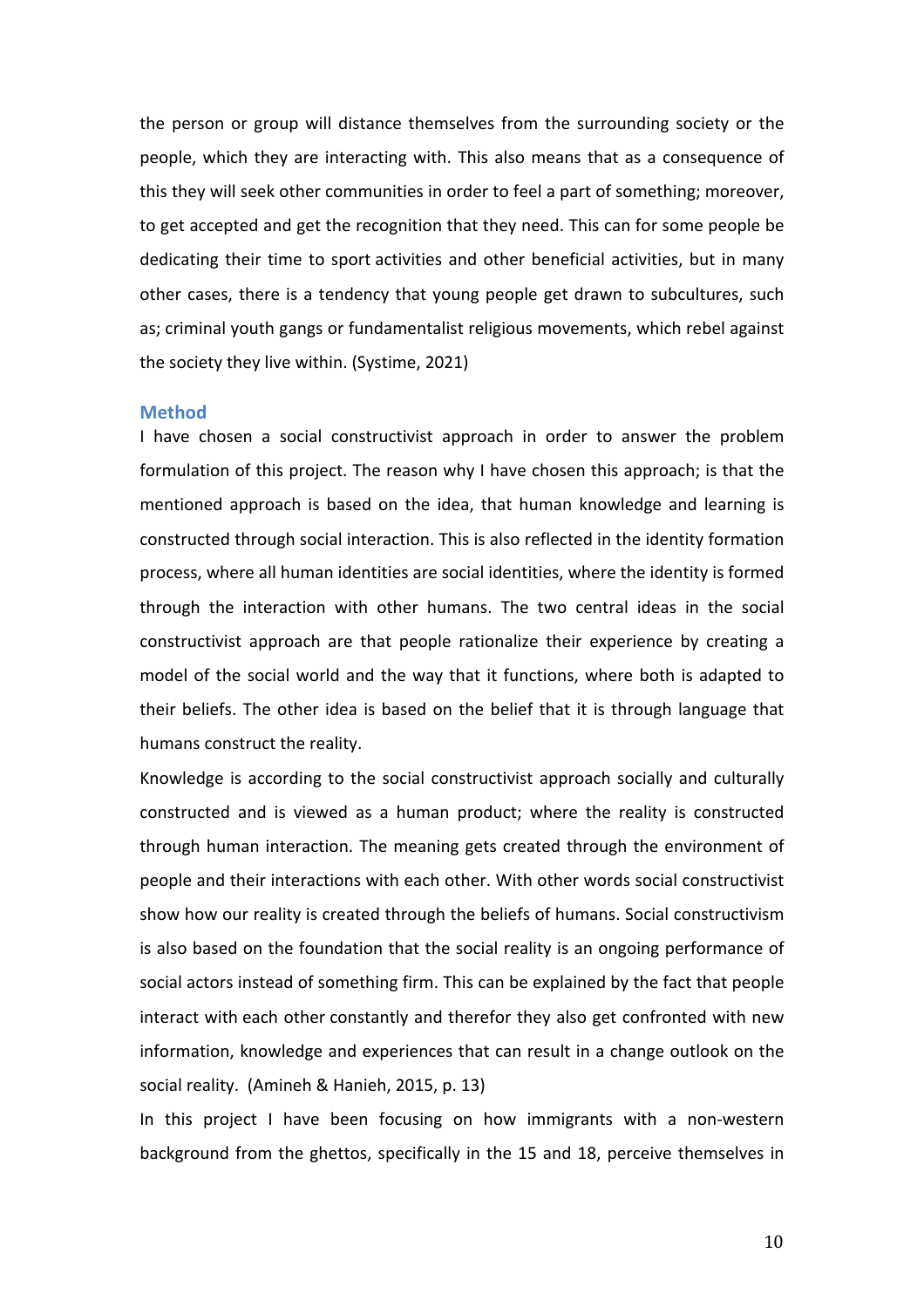relation to Danishness and to being Danish. The rhetoric in the media, the public debates and in politics has had a big influence on how the targeted group perceive and identify themselves. This because of how the rhetoric in the last decades has become harsher, where immigrants constantly get presented in a negative light and as the main problem in the Danish society, whether the topic is economy, criminality, welfare or values like freedom of speech. This is one of the main points in the social constructivist approach; the language, which creates the reality and that is why I have chosen the mentioned approach.

Moreover, I have been using a hermeneutically narrative working method. This working method is characterized by an interpretive point of view. This means that the chosen material is interpreted from a historical, cultural or societal context in which it appears, where by it is possible for the interpreter to form an impression of for example the authors thought process. In regarding to the narrative approach; it is used in order to interpreting the interviews to analyze how the targeted group from the ghetto environment perceive themselves by using different theorists that I have mentioned earlier. (Lynn McAlpine, 2016, p. 35).

The purpose with my project is thus; to get an understanding about how young people with a non-western background from the ghettos in Denmark, identify them selves in relation to being Danish and how the surrounding society has affected the mentioned group's identity formation process.

#### **The interview process and my approach**

In order to answer the problem formulation, I have chosen a qualitative method in regarding to the empirical data. The mentioned method allows me as a researcher for a closer and more personal contact with the different participants, which will assure a more honest and a deeper insight in the participant's experiences. Moreover, this method allows for a more nuanced and detailed understanding of how it is to be an immigrant with a nonwestern background from the ghettos in Denmark. The interviews can serve as a representative picture of how the reality is for the mentioned group.

Moreover, I will shed light on the interview form and the process of initiate contact with the participants and which considerations I made during this process. I have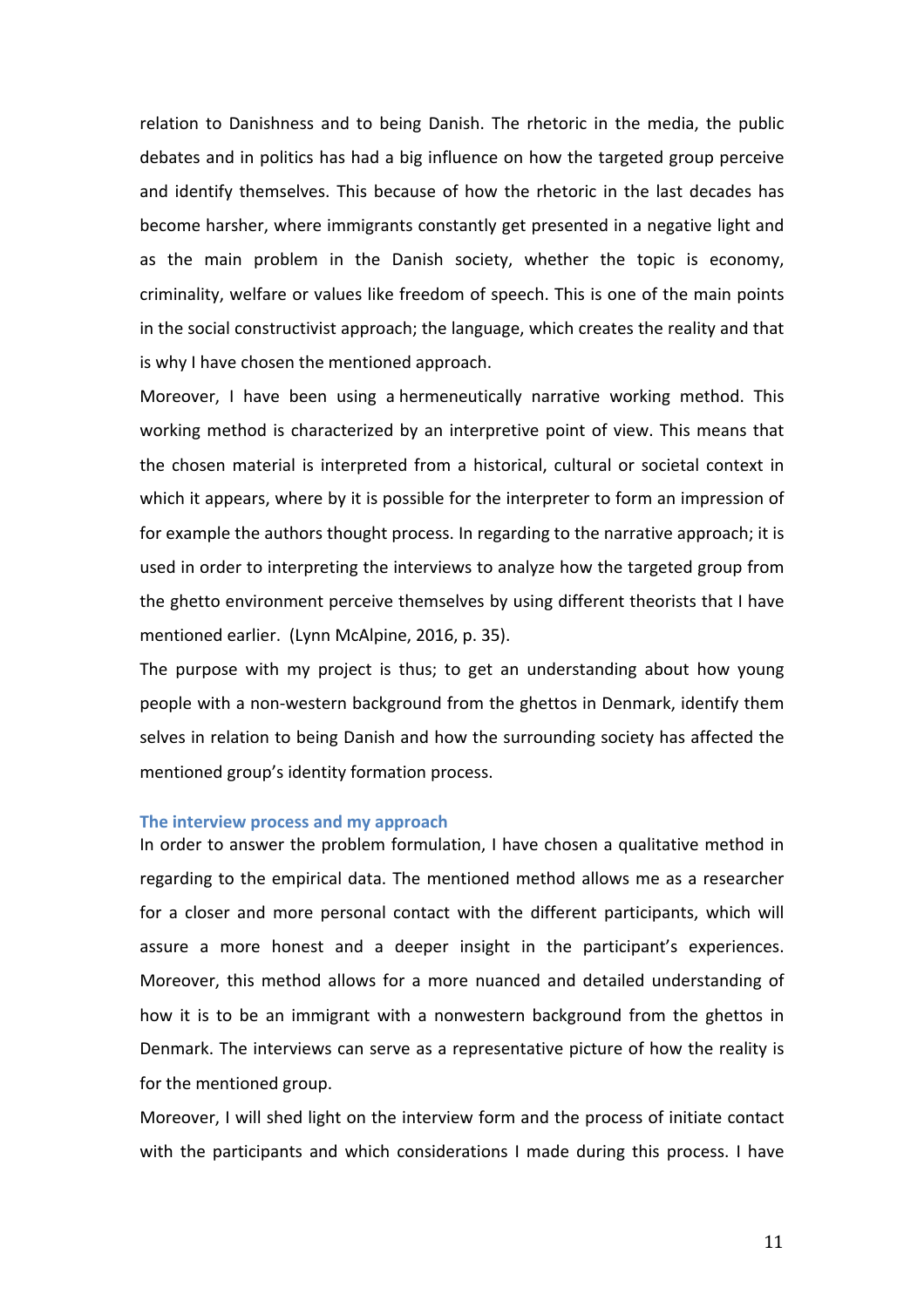chosen to interview two people; both participants there live in the ghetto Gellerupparken and have been living there, their whole life. I have chosen to limit the interviews to two participants, because it allows for a more in-depth interview with each one. The participants have roots in separate countries, but both are descendants of migrants from non-western countries.

I have transcribed both the interviews, where I moreover have anonymized the participant's names. Anonymity and confidentiality were to things I assured the participants in order to make them feel comfortable, which also means that I have used different names in their actual names. (Kvale, 2015, p. 166).

I have chosen to work with a semi structed interview guide, which both allows for the researcher to touch specific topics, but also gives room for a flexible and open conversation if other relevant information asserts to be important. The participants I have chosen for then interviews are people I know, but do not have a personal relationship with. I know the participants through my time as a boxing coach in a club in Brabrand.

The process began with me as a researcher reaching out to the participants through Facebook, where I explained why I was interested in interviewing them. I then arranged a call through WhatsApp with each of them, where all the interviews took place. The interviews were not made face to face, because of precautions in regarding to the corona guidelines. I was direct and honest from the beginning about the reason for contacting them. I had an advantage of already knowing them superficially and it was therefore easier to ask personal questions, because we already had established trust and a mutual respect.

I also had an advantage of having the same background as them, with the exception of that I did not live in what there is defined as Ghetto in a Danish perspective. This also resulted in much more personal and open interviews, which gave access to a deeper understanding of the participant's experiences. Moreover, the fear of being judged or to prove oneself got eliminated, because it was not a discussion about why they did or did not feel Danish, but rather a conversation, where the aim was to understand, which reflected back on me as a researcher with the same non-western background as them. If the researcher for example had been an ethnic Dane, it is possible that, the participants could have been in a defensive position, which have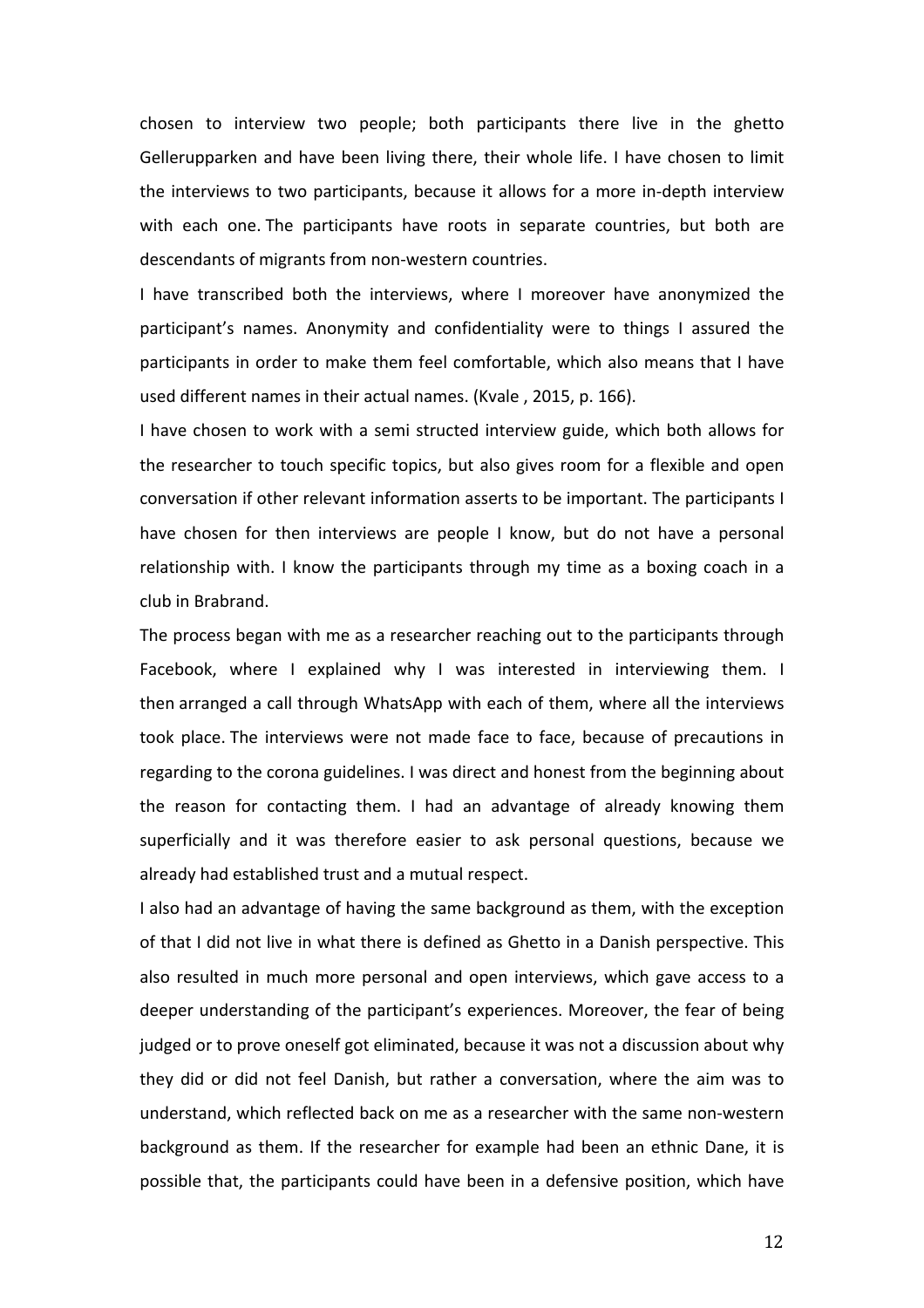created distance between participants and interviewer, which had not been optimal if the aim is to understand. My ability to swift my way of talking Danish; using slang and including Arabic words came naturally, which also gave a sense of familiarity and made the interview more fluent. I have moreover chosen to include both male and females in the interviews.

The first interview was with 18-year-old Abdi, who has a Somali background, but was born and raised in Denmark and moreover, has a Danish citizenship. I used to be his boxing coach and he therefor already knew me and the interview with him progressed fluently. 15-year-old Dunia was the second interview participant and from a Palestinian background. Dunia has not a Danish citizenship yet, even though she is born and raised in Denmark. I also used to be Dunia's boxing coach, which also made the interview progress fluently because we already knew each other. Both mentioned participants are from Gellerupparken. Both the interviews were conducted in Danish, where I used slang and sometimes included Arabic words in order to create a bond with each of them.

The narrative approach I have chosen is expressed through the interviews I have made; the approach is based on telling stories and seeks to account how individuals make sense of events, experiences and actions in their lives. The approach also has an interpretive element and is ideal to understand and learn more about others culture, historical experiences, identity and lifestyle. (Lynn McAlpine, 2016, p. 35).

The element of understanding others perspectives, lives and in this case how they identify and perceive themselves is something that the narrative approach gives access to. Therefore, I find the mentioned approach appropriate for my research project. Moreover, I have been using semi-structed interviews to derive narratives. The purpose with the interviews is to investigate how the participants perceive themselves in relation to Danes, while touching different themes: The participant in relation to identity formation and affiliation, the participant in relation to danishness and Danes and the participants view on othering and the "us and them" discourse. The interview form I have chosen allows new topics to come up, if the participant finds it necessary.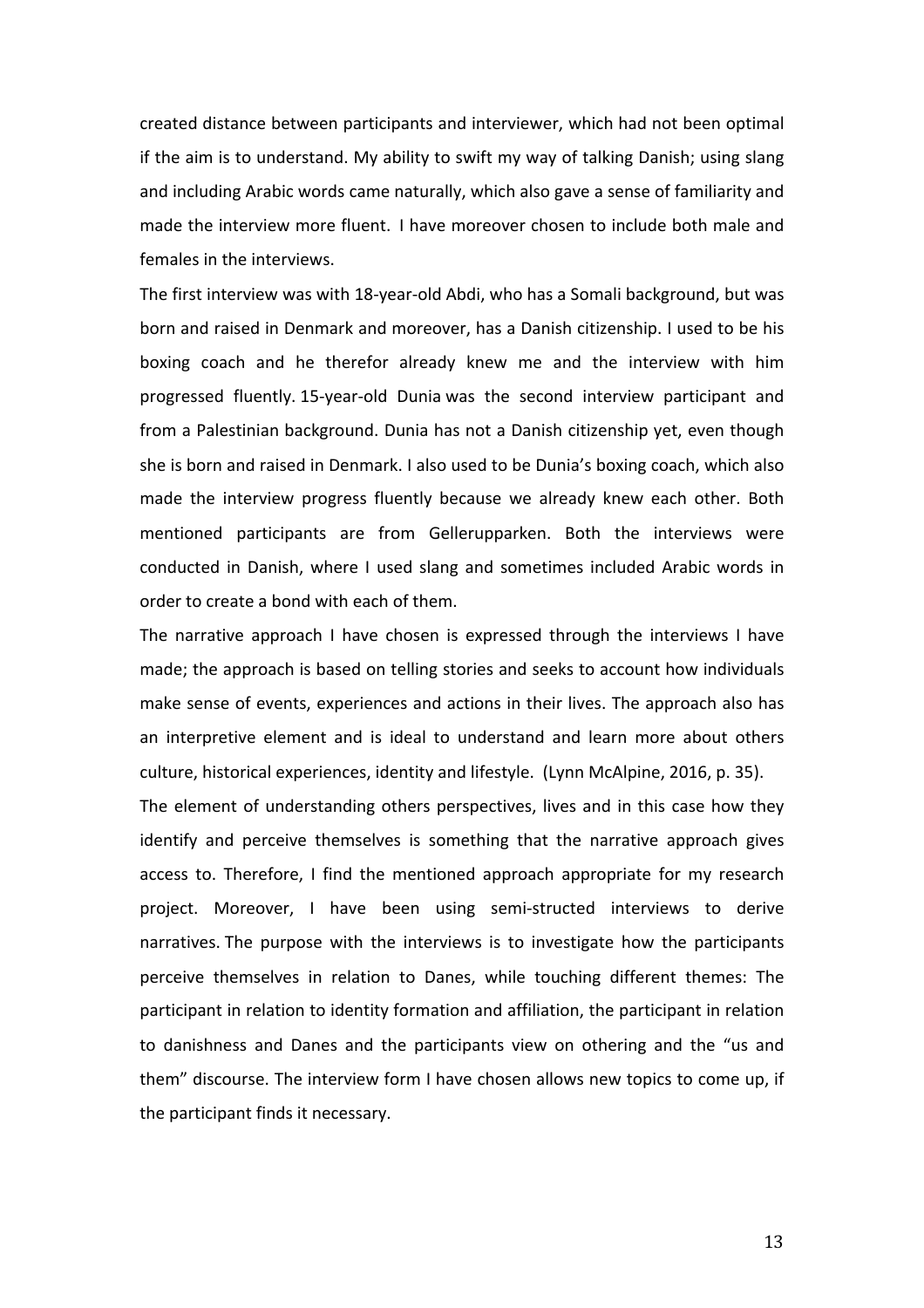## **Presentation of interview participants:**

The following; is a presentation of our empirical data that consists of three interviews participants in the age group; 15-18 from Aarhus. Both participants have a non-western background in common and live in what there is defined as a ghetto in a Danish perspective.

| <b>Name</b>  | Age | <b>Ethnic Origin</b> | Citizens Ship | Resident in    |
|--------------|-----|----------------------|---------------|----------------|
| Abdi         | 18  | Somalia              | Danish        | Gellerupparken |
| <b>Dunia</b> |     | Palestine            | Palestinian   | Gellerupparken |

# **Schematic presentation of our informants**

#### *More information about the participants:*

**Abdi** is born and raised in Denmark, where he has lived in the ghetto; Gellerupparken in Aarhus his whole life with his family. He is a high school student on his second year at Viby Gymnasium and has a part job as a pizza driver. Moreover, in his spare time he trains in the local gym. His religious status is Muslim, where he tries to practice his religion to the extend, he is able to. He is the type, who prays his five daily prayers, wherever he is; whether he is in school, at the job or in the gym. In addition to this; he has a beard because it is Islamic custom, according to Abdi the prophet Muhammed used to have a beard. Abdi also expresses how he tries to engage in the different debates about Muslims on the social media, where he tries to break with the different prejudges that flourish about Muslims.

**Dunia** is also born and raised in Denmark, and has lived in Gelleruppaken with her family, her whole life. She goes to primary school; she used to go in the local school in Brabrand, but has changed to a school placed in Centrum in Aarhus. This because her parents wanted her to go in a school, where the majority of students are ethnic Danes. In the weekends Dunia goes to Arabic school, where she learns how to memorize and read the Quran. Moreover, Dunia wears the scarf, even though her parents at first were against it. According to them Dunia was still too young to make such a big decision and take that form of responsibility upon herself. Dunia wants to seek for a Danish citizenship, but is against some of the new rules there is a part of the process of obtaining Danish citizenship.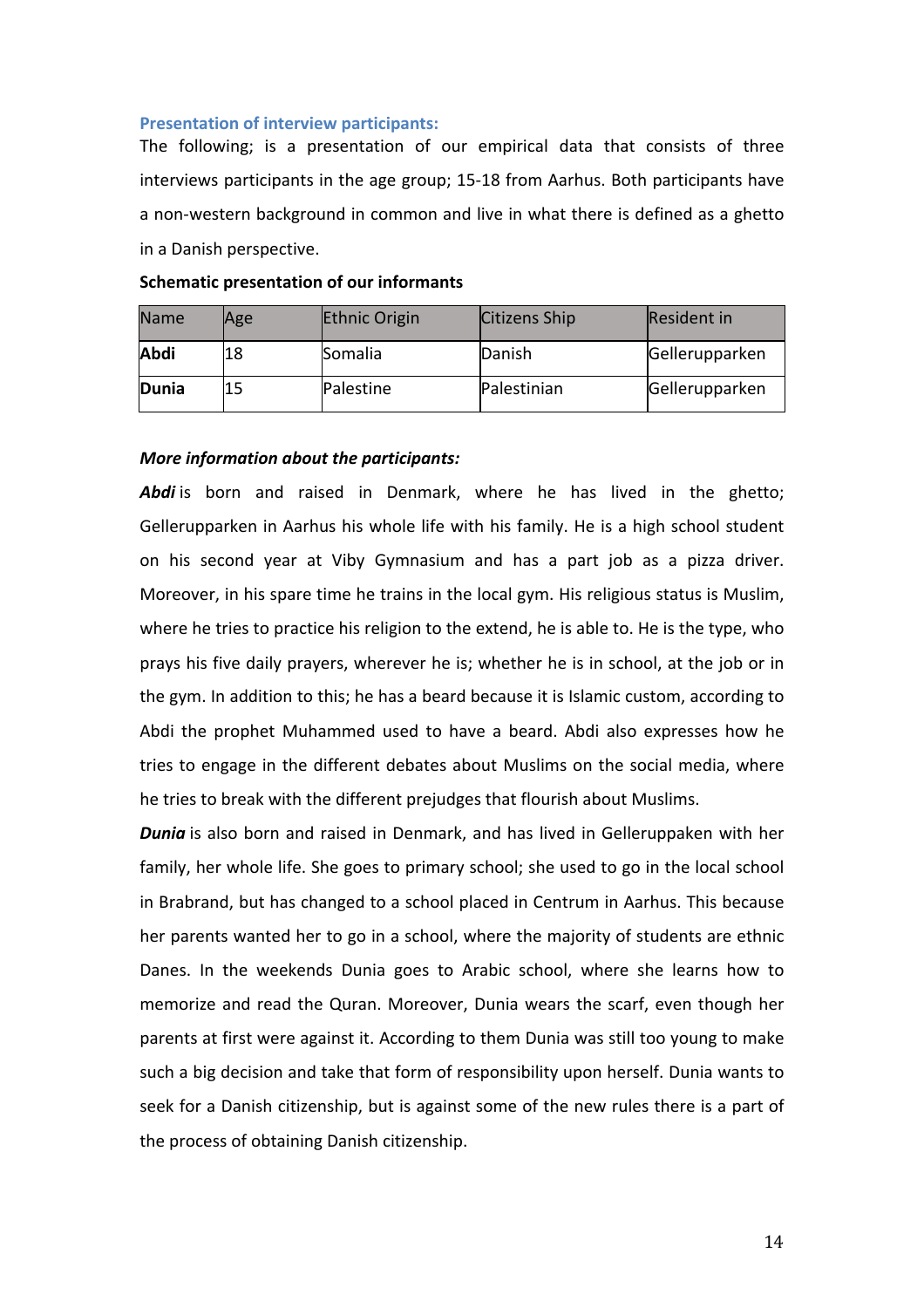#### **Analysis of the interviews:**

I will in this section make an analysis of the interviews, where I will look deeper into different themes and take them to account in relation to relevant theorist.

I will begin with the interview with 18-year-old Abdi; where I started out to ask him about how he identified himself and moreover who and to what he felt attached to as a person, to what he answered:

"...Wallah, it is actually a good question. I view myself as Abdi with a foot in both *cultures, the Danish culture and in the Somali culture. And of course, as a Muslim. That's how I view myself. But the thing is when I walk outside on the streets people...* Danes will never recognize me as Dane, no matter what I do. I can remember I used *to* work as a salesman for a Telemarket company and all the times I introduced *myself as Abdi, then I will never sell, when I introduce myself as Mark or Bo or Jens, hahahaha.....* I will sell. And that's just because of my name, the customers *could not even see that I was black.....* 

I then asked him about what he thought the reason for this was and what his view on othering was, to what he answered: ".. hmm. I do not think it is because they are racist, it is just how it is. You will everyday choose your brother there looks like *yourself, instead of a stranger and that's* what I am according to many, when they see me... It is also difficult to see yourself as a Dane, when you don't feel that people, *ethnic Danes ever will see you as one. I don't look Danish, I'm black, I have a beard, and my name is Abdi... also just the way the politicians are talking about us, as we* are the root to everything evil. Even the corona crisis was the Somalis fault, where *the media was talking about that Somalis was the reason for the high corona infection number...* It is crazy how people just talk shit like that... they put an entire *minority aroup in a bad light..."* 

In the end of the interview, I asked Abdi more directly about; if he considered himself as Danish, to what he answered: "..Honestly. It depends. There are times where I don't feel Danish at all. When I look at the media, the public debates or when an old lady take an extra firm grip on her purse and crosses the street, so she doesn't walk by me... Then I feel like a stranger, as someone who isn't welcome, even though *Denmark is all that I know. I speak better Danish than Somali.. But I feel accepted and respected in Brabrand, there is room for everybody there, whether you are Arab,*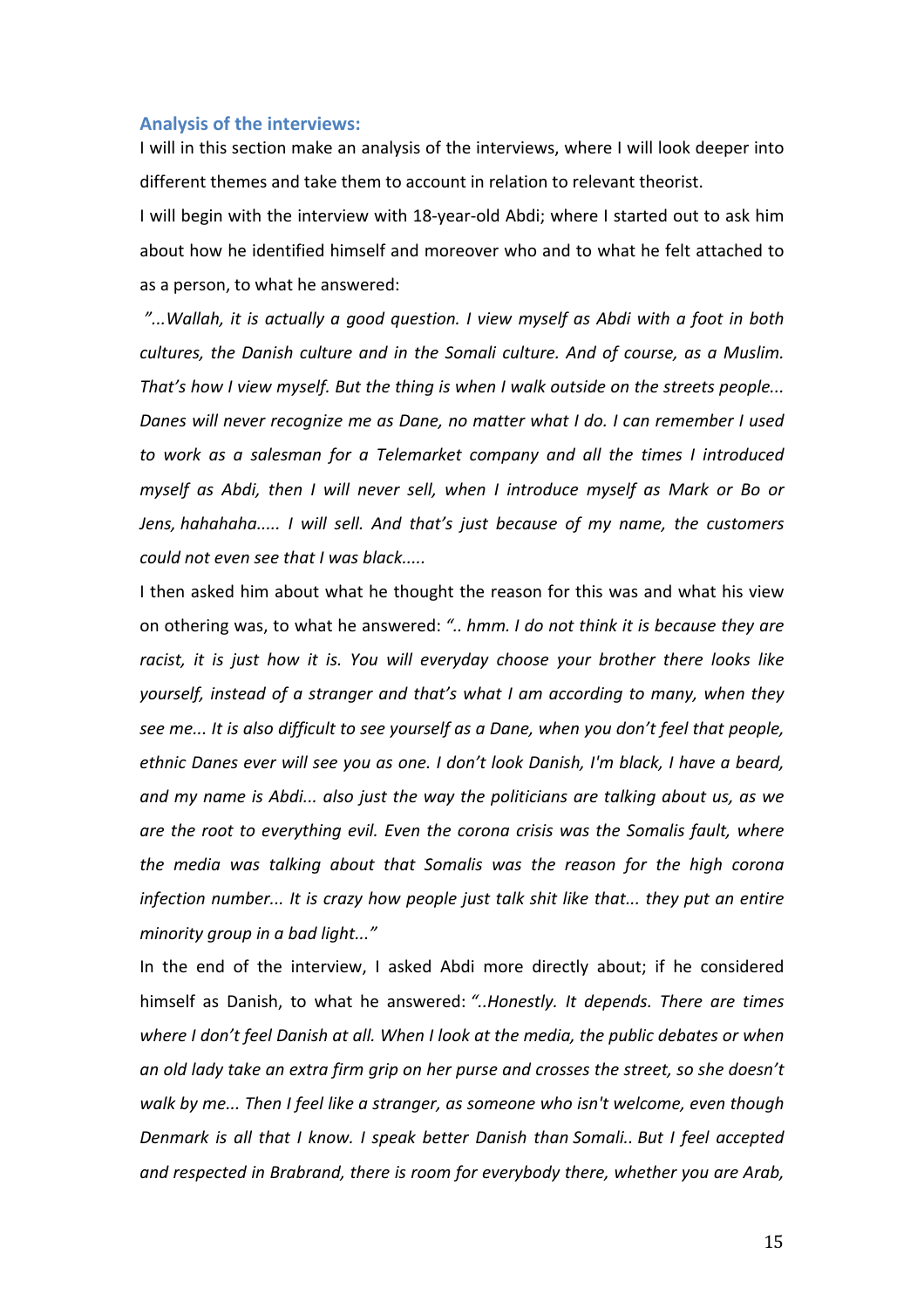*Turkish, Somali. We don't exclude anyone; we are brothers and sisters in Islam.. That's beautiful."*

The interview with Abdi shows how important it is to be recognized and accepted by your surroundings in order to feel, that you are a part of the society or community. According to Alex Honneths recognition theory; we see how Abdi do not receive the necessary recognition in the legal sphere. (Systime, 2021)This is reflected in how Abdi do not feel that he is an equal part of the Danish society. In addition to this, Abdi is likewise being met with challenges, when he was working as a salesman for a Telemarket company. Only because of his name, which also means that he also has been lacking recognition the solidarity sphere according to Honneths; where one receives recognition through positive qualities, achievements and accomplishments in the workplace, at the school or other social contexts. (Systime, 2021)

This type of recognition builds and develops the individual's self-esteem, but when Abdi is almost forced to change his name in order to sell, then it can affect his selfesteem. In addition to this, the lack of recognition can have consequences such as the individual seek out to subcultures there for example go against or directly rebel against the surrounding society. In the interviews this takes form in how Abdi feel that his home is in the ghetto among people with a non-western background, where he does not get judges by his appearance, faith or background. Abdi refer to the people in Brabrand as brothers and sisters in Islam, which means that the rest of the society must be the opposite of family.

Moreover, according to Jenkins the identifications process is about looking for similarities and differences, so meaningful relationships and attachments can get established (Jenkins, 2011, p. 12). In relation to this; Abdi talks and points out that he knows that do not look like a Dane with his dark skin and beard and that because of his appearance he gets judged. Abdi for example mention the old lady, who crosses the street, so she can avoid passing him. This also has an effect on how Abdi view himself, because even though he maybe feels Danish, he knows that he will never get accepted as one. He also mentions how the media try to put Somalis in a bad light, because of a high corona infection number, where people associated Somalis with corona and for not being able to comply the hygiene guidelines.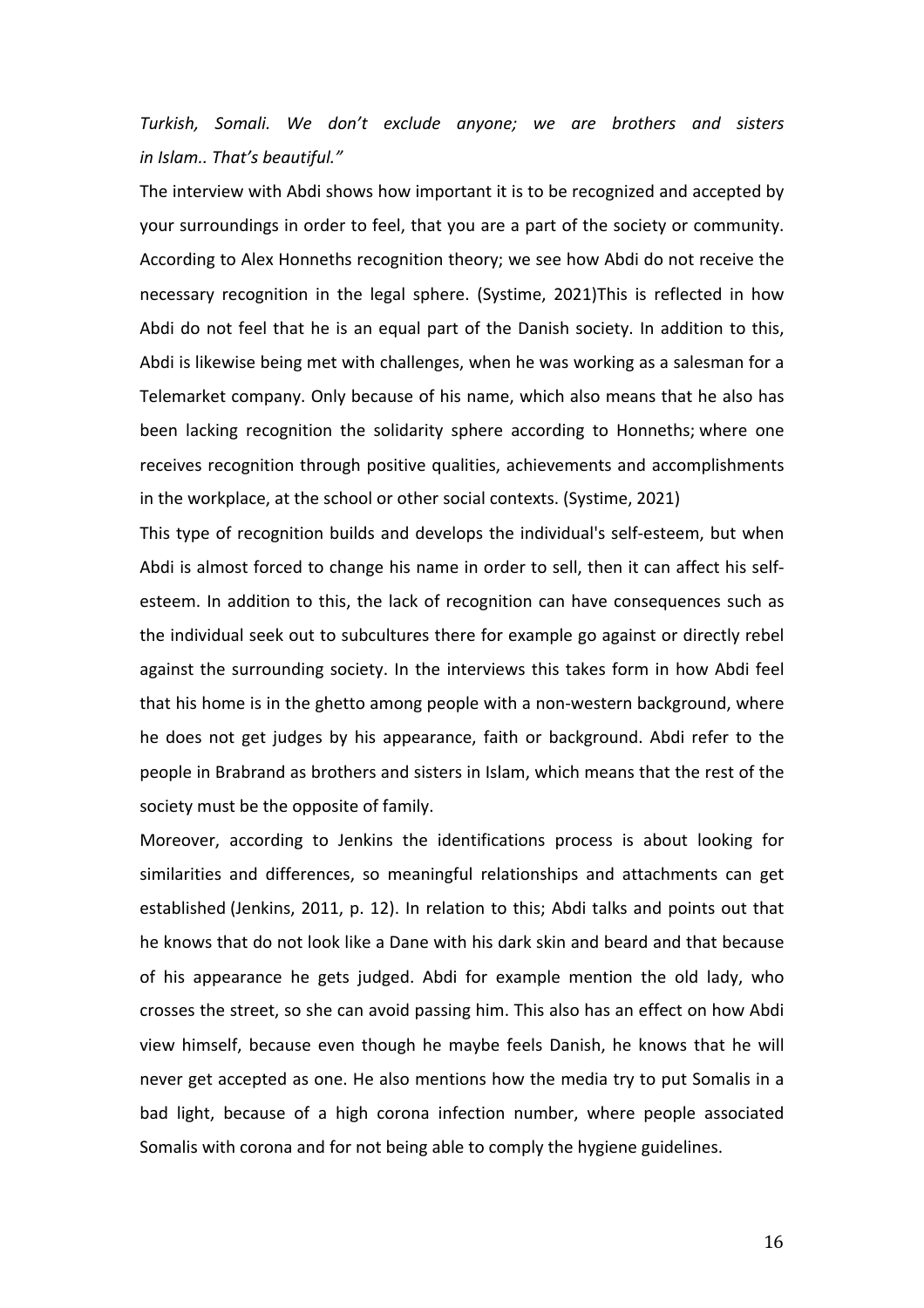Goffman also talks about this form of stereotyping; where a person is attributed specific negative characteristics on the basis of the person's random actions, appearance, ethnic background or social position. Characteristics and traits that; will stick to the person through the environment's focus on traits that can confirm the given label. The person is completely and utterly identified by this particular stigma. This is what happened to Abdi, when the old lady according to Abdi crossed the street, she associated to and stamped his appearance as a criminal from the ghetto. (Guldager, Jens & Zeebejrg, Birgitte, 2015, s. 186)

In the second interview with 15-year-old Dunia; I also started out to ask her about how she identified herself and who and to what she felt attached to as a person. She answered: "... I have not known any other country than Denmark, but most of the time I don't feel Danish. I don't have a Danish citizenship either... But before I *changed school, I didn't think about it, because almost all my classmates and friends were from the same background as me and I was happy. I was just Dunia, but when I changed school, I was confronted with how different I am from my classmates. It is* not only my appearance and my hijab, but also the way we talk, which kind of music we listen to. My nickname in my new class is "the gangster" and I know it is meant as *a* joke, but.... yeah. Where I come from it is normal to listen to rappers as Gilli and *Branco and everyone understand their songs, but here in this new class, nobody does.* It is like we are from two worlds."

I then asked her if she felt that she got treated different, to which she answered: "..I'm always the last one to get picked for anything and I don't get invited *to* anything. Haha, it is not like I would come either, but it wouldn't hurt to get an *invitation.* And it is not only me, I have a classmate, Ali he feels the same way, but he *is* never there, half of the time he is out with his other Palestinian friends from the *other classes, but when he is here, we do everything together..."* 

I then asked her about the "us and them" discourse in the media, to which she answered: "....The media has brainwashed people to think every immigrant is a *criminal and people from the ghettos are thieves or dangerous people. We are the reason why there is so many problems. They talk about us and never to us, I have never* done anything criminal in my life and the same applies for my family. Of *course, there are problems in Gellerupparken, but in the media we are presented as*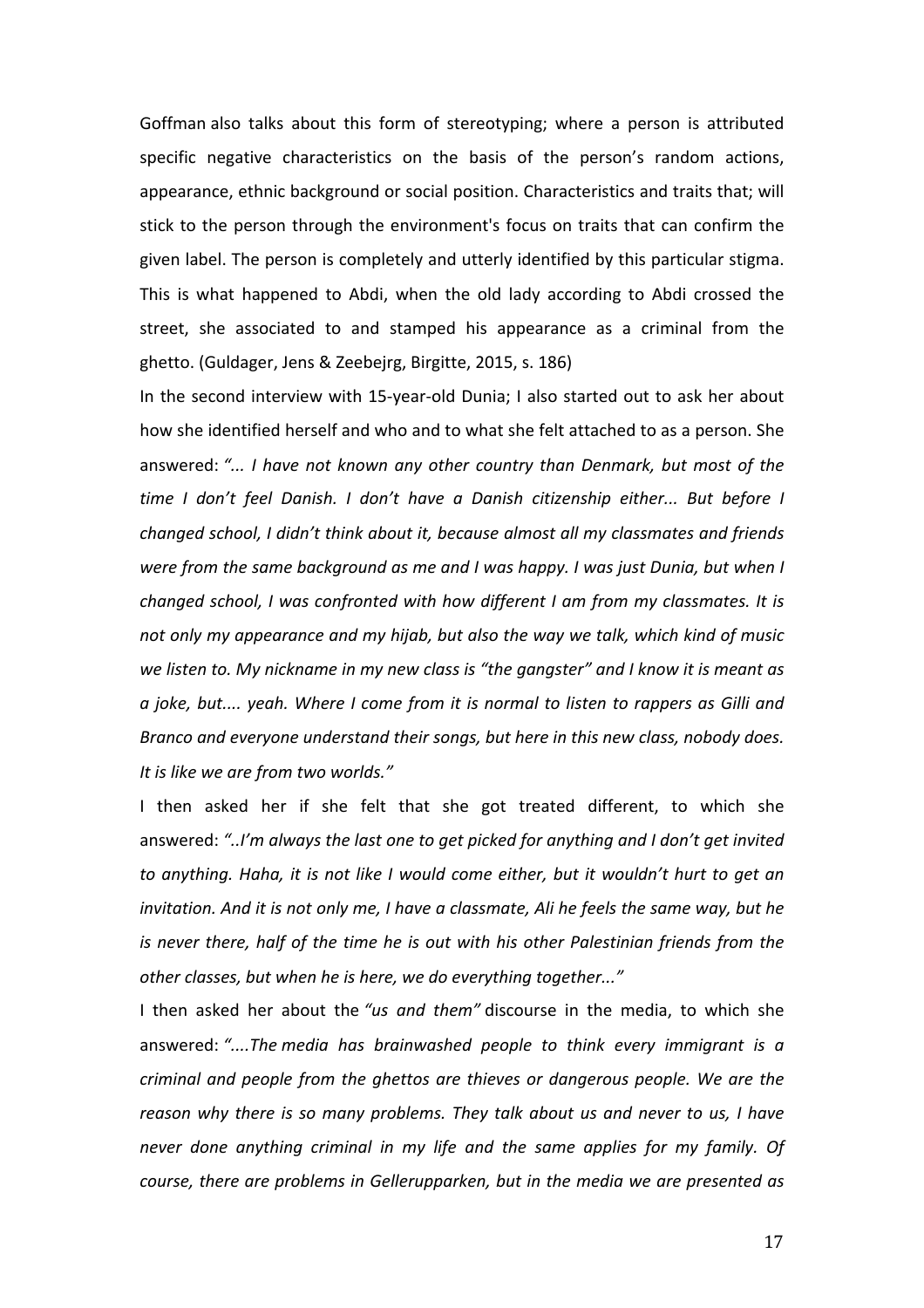*criminals and that's not the reality. But people believe it, that's why they call me* gangster even as a joke, because my classmates see me in the light the media has put me in... It is like we are two teams against each other..."

The interview with Dunia confirms again how important it is to be accepted and recognized for who you are. The way she directly gets excluded from the class community is a directly effect of the othering phenomena. Jenkins also talks about the fact that human identify themselves by taking distance from what they are not. Dunia is a great example of that, because the other members of the class exclude her. This is because of her appearance, her scarf and her background. She is different from the rest of the class, which makes her to "the other" and the rest of the class to "us". According to Jenkins; when we meet and interact with people, we look for similarities and differences between the group and ourselves. We look after factors as: embodiment, clothing, language, answers to questions, incidental or accidental disclosures of information and information from third parties, for example the media. This process is a so called; imagined classification process that creates meaning in the social world. A process that has real consequences, this is because, when the imagined is viewed as a reality, then the mentioned belief will have an impact on one's behaviour and therefore also have real consequences, which makes the imagined to an actual reality. (Jenkins, 2006, s. 203) This can be seen when Dunia does not get invited to the different arrangements and that she never gets picked in the class.

In addition to this, I find it relevant to include a post from Facebook by Inger Støjberg, the former Minister of Integration, this; to provide insight into how the prominent opinion makers contribute to the "us and them" discourse. Inger Støgberg made a post march 9th 2022 about the arrival of Ukrainian refugees in Denmark, where she expressed her strong will to help regugees from Ukraine and not from countries like Palestine or somalia; "... We might as well be honest that we *would rather help Ukrainian refugees than Somalis and Palestinians."* Inger Støjberg explain her statement with the following words; "....This is because the Ukrainians *are more like us and because they are primarily Christians...."* (Inger Støjberg, Facebook post)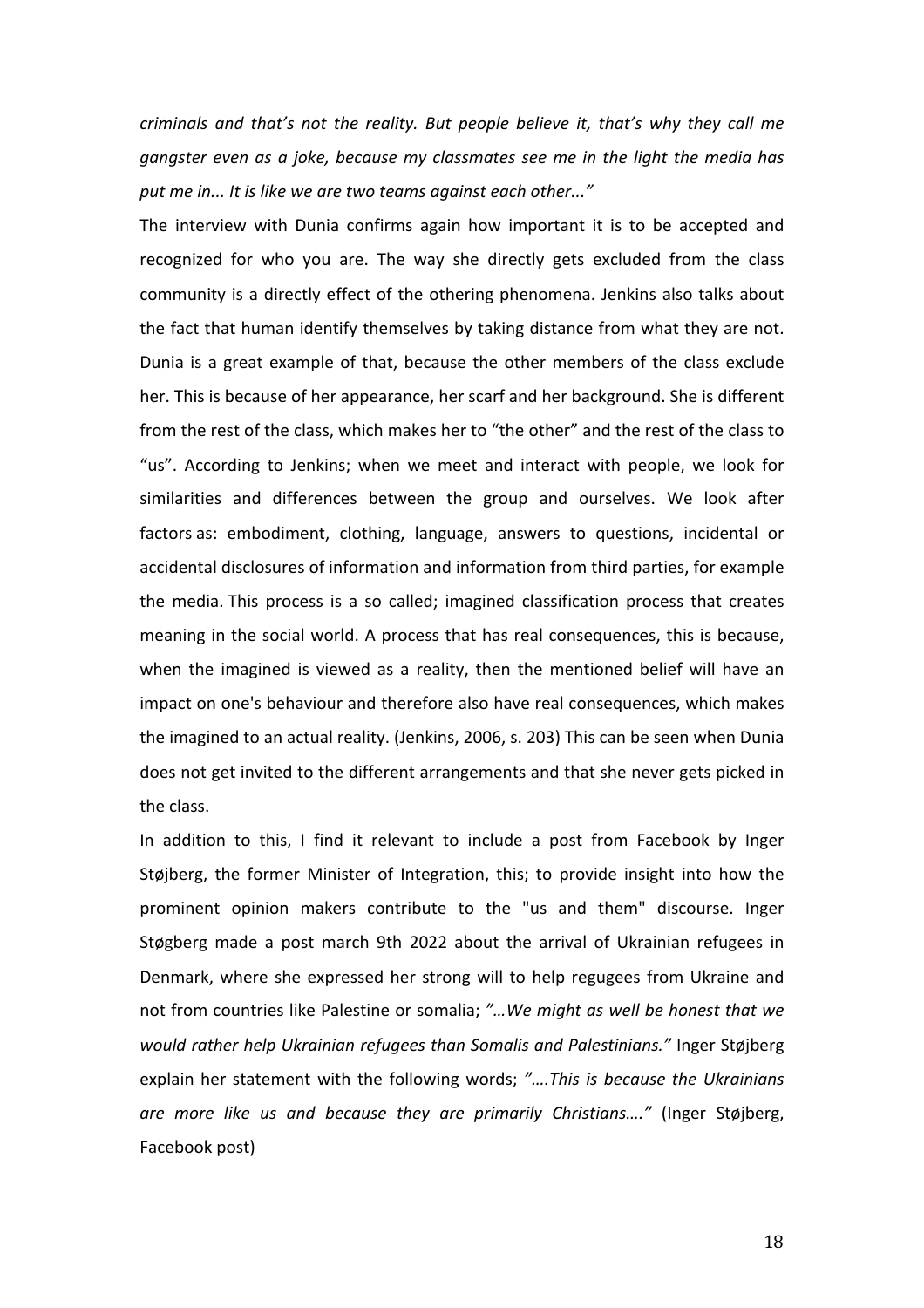#### **Discussion**

In regarding to Abdi and how he perceives himself in relation to Danes; He feels it depends on his surrounding and which satiation he is in. In general, he feels that he has a foot in both cultures; the Danish and the Somali. Abdi expresses moreover, that he does not feel Danish, when he gets confronted with ethnic Dane's behavior towards him, where an example is the old lady, who crossed the street instead of passing by him and how he had to change his name when calling people over the phone when he worked as a salesman. Abdi also mentions that it is difficult to feel or view yourself as Danish, when you know that other ethnic Danes never will consider him as one; only because of his background, skin color and general appearance. So, to sum up, Abdi view himself as Danish, but when confronted with the lack of acceptance and recognition from ethnic Danes and the Danish society, it is harder for him to view and identify himself as a Dane.

In regarding to Dunia she does not perceive herself as Danish, despite of the fact that she does not know any other country than Denmark. Dunia explain that she first got confronted with the feeling of being different, when she changed school. Before the school change, she explains "...I was just Dunia." This mean that she felt normal up until she got confronted with other ethnic Danes in the same age group as her, where they saw her and treated her like she was different, which then become her reality. Throughout Dunia's interview it becomes clear that, it is the surrounding society and community that make her feel different, because of their exclusion of her. Dunia does not get invited to any of her classmates' arrangements and because of her different taste in music and the fact she is from a ghetto, her classmates nicknamed her "gangster" as a joke. This also creates more distance between ethnic Danes and people with a non-western background.

According to Alex Honneths theory about recognition; the Danish society's lack of acceptance and recognition towards immigrants with a non-western background is in many cases the direct reason to the formation of a parallel society and subcultures, which rebels against the surrounding society. When a prominent figure as Inger Støjberg chooses to come out with statements about how her wish to help people depends on peoples ethnicity and background it contributes to the "us and them" discourse.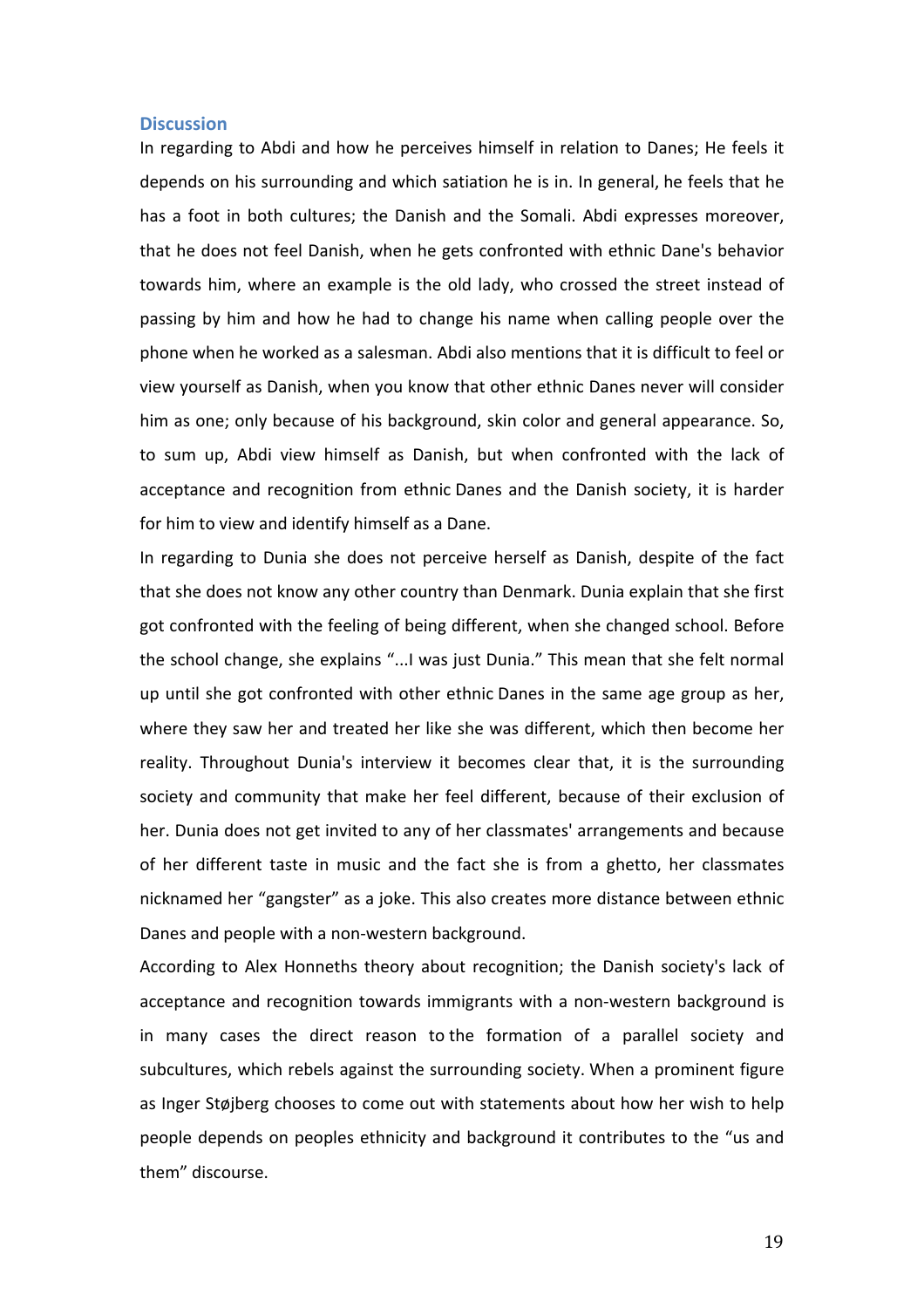This is also reflected, when we look at the laws regarding the refugees from Ukraine, who are getting treated way different than the refugees from the middle East or from a non-western background. There has been established special laws, because the laws applied to refugees from earlier are way harsher, because the laws were targeted refugees with a non-western background. For example the so-called jewelry law; a package with several laws, where asylum seekers, Syrian refugees primarily, who come to Denmark to seek asylum could get jewelry and other objects confiscated if they exceed a value corresponding to 10,000 Danish kroner. (Fakatalink, 2020) This law was later removed, when the refugees who came to Denmark was refugees from Ukraine.

#### **Conclusion**

This research paper aimed to investigate how young people  $-$  with a non-western background  $-$  from the ghetto environment, perceive themselves in relation to Danes. Based on a qualitative analysis of the collected data; more specifically interviews made with two participants; Abdi and Dunia. The participants both lives in Gellerupparken, which is considered a Ghetto. Moreover, both participants have a non-western background. Abdi viewed himself as Danish, but when confronted with the lack of acceptance and recognition from ethnic Danes and the Danish society, it was harder for him to view and identify himself as a Dane.

Dunia on the other hand; does not perceive herself as Danish. Throughout Dunia's interview it also becomes clear that, it is the surrounding society and community that make her feel different, because of their exclusion of her, which makes her feel different and not Danish.

These two interviews cannot be considered as representative for young people with non-western background. It can rather serve as springboard for a deeper understanding of how stigmatization, stamping and othering can have fatal consequences for our society.

The lack of acceptance and recognition towards people with a non-western background is according to Alex Honneths theory about recognition; in many cases the direct reason to why people as Abdi and Dunia feels excluded. Subcultures and parallel societies get established, when we do not feel accepted and recognized in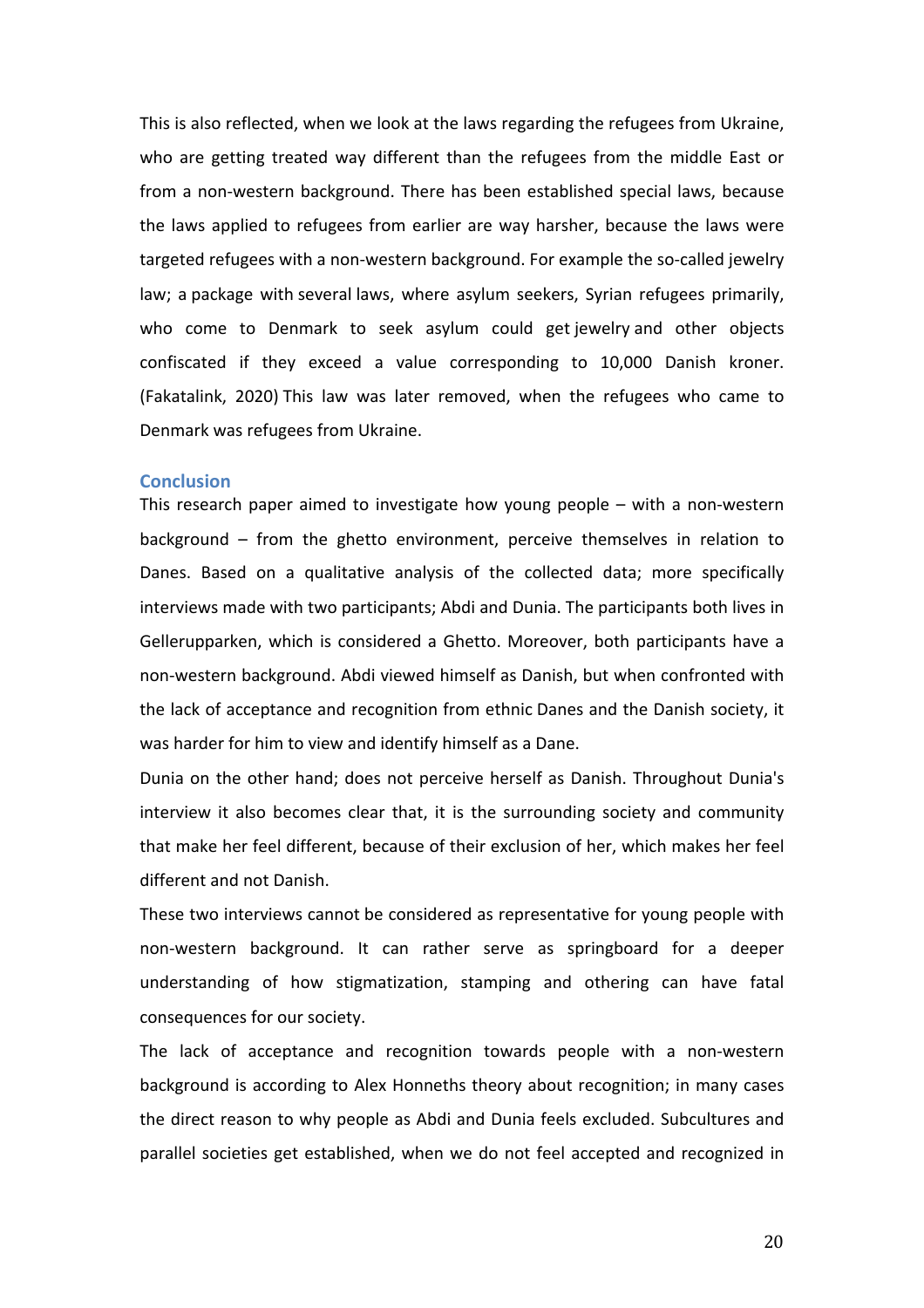the society, we already find us in, then we seek and reach out to other communities; where criminal gangs and religious extremist groups just are examples of where people can end up when they get excluded.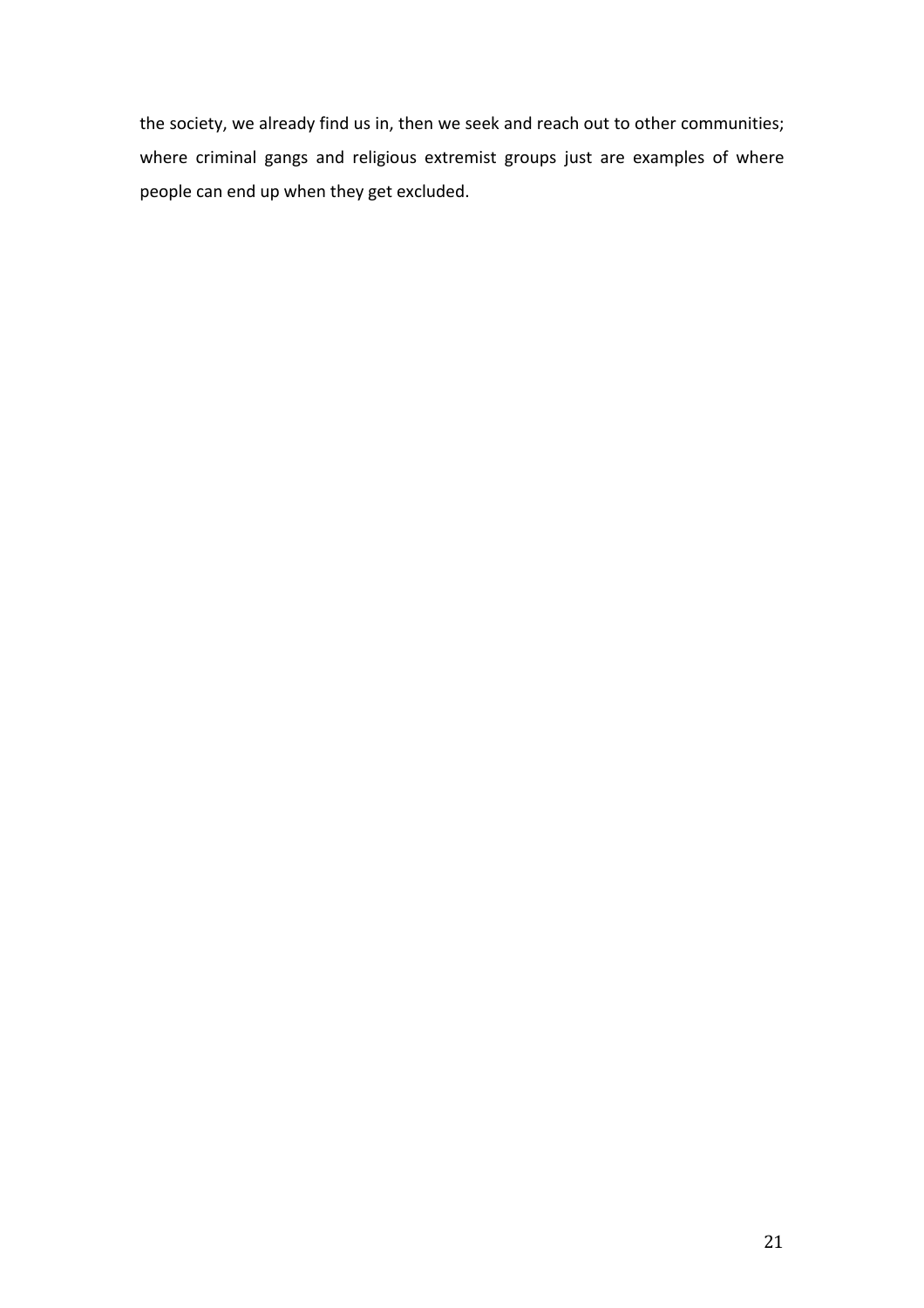# **Litteratur**

Amineh, Roya Jafari & Davatgari, Hanieh (2015): "Review of Constructivism and Social Constructivism" Journal. Vol. 1(1), pp. 9-16, Alex Honneth and his recognition theory: https://samfundsfag-c.systime.dk/?id=677 (Lokaliseret d. 10.05.2021)

Brinkmann, Svend og Kvale, Steinar (2015): "Den kvalitative forskningsmetode som *håndværk"*, Hans Reitzels Forlag, København.

Guldager, Jens og Zeebejrg, Birgitte (2015): "Udsatte børn – Et helhedsperspektiv" Akademisk forlag, udgave 3

Inger Støjberg, Facebook post https://www.facebook.com/IngerStojberg (Lokaliseret d. 10.03.2022)

Jenkins, Richard (2006): "Social Identitet": København: Hans Reitzels Forlag.

McAlpine, Lynn (2016): "Why might you use narrative methodology? A story about *narrative."* University of Oxford

Regeringen (2017): "Ghetto-listen 2017: To nye områder tilføjer, fem fjernet". (Lokaliseret d. 15.05.2021)

https://www.regeringen.dk/nyheder/ghetto-listen-2017-to-nye-omraader-tilfoejetfem-fjernet/

Smykkelovgivning: https://faktalink.dk/titelliste/flygtninge/debat-og-perspektivering (Lokaliseret d. 10.03.2022)